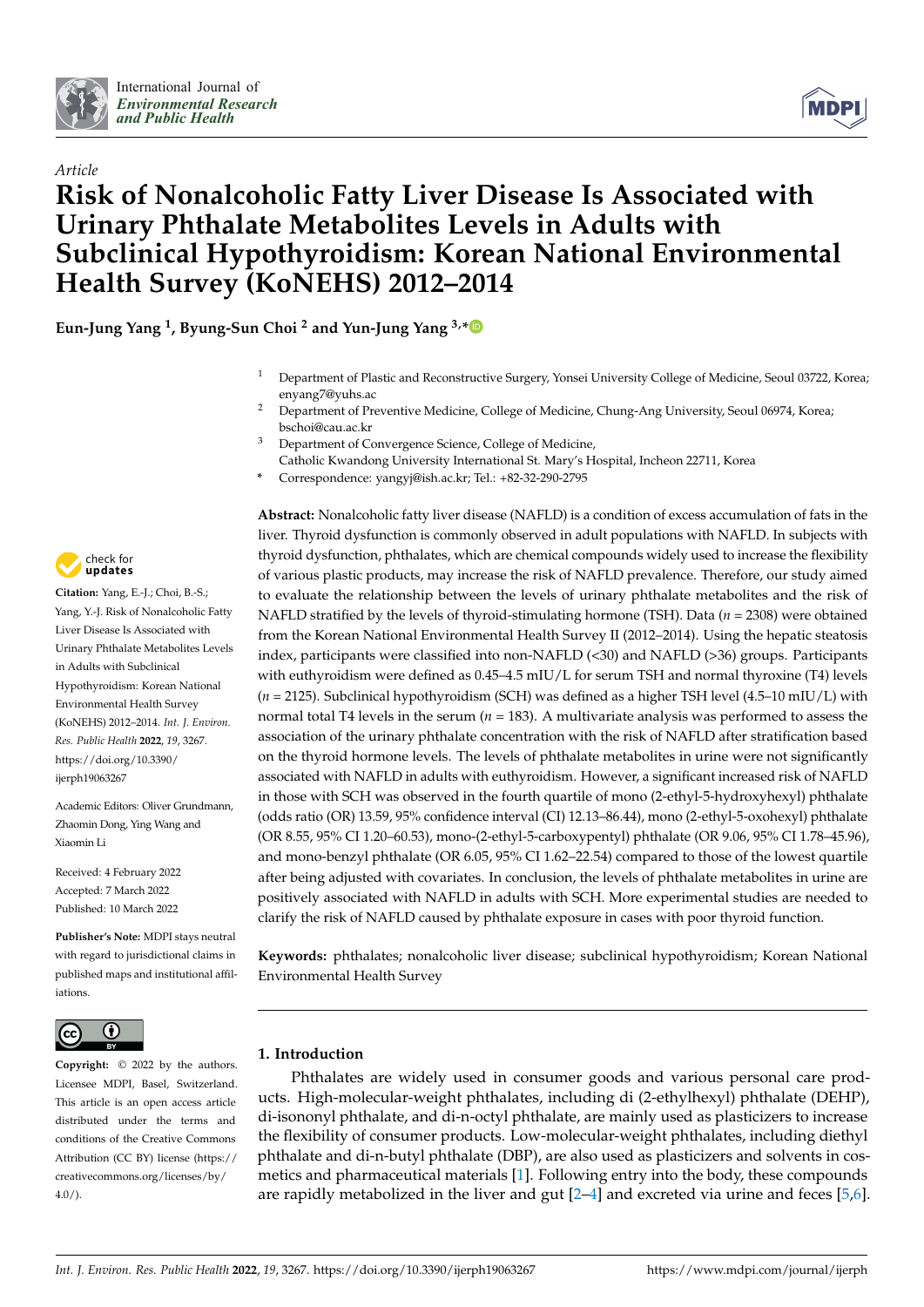Despite relatively short half-lives, the association of these compounds with adverse health effects is being studied, especially since humans are being continuously exposed to various types of phthalates at the same time.

Nonalcoholic fatty liver disease (NAFLD) is a condition characterized by marked fat accumulation ( $\geq$ 5%) in the liver without excessive alcohol consumption, viral hepatitis, and other hepatic diseases [\[7\]](#page-10-5). The clinical entities associated with this condition range from simple hepatic steatosis to steatohepatitis, liver cirrhosis, and even hepatocellular carcinoma [\[7\]](#page-10-5). The global prevalence of NAFLD has increased during the past decades and is estimated to currently be from 20% to 30% [\[8](#page-10-6)[,9\]](#page-10-7). A number of diseases, including cardiovascular disease, type 2 diabetes mellitus, chronic kidney disease, and cancer, are associated with the increasing incidence of NAFLD [\[10–](#page-10-8)[12\]](#page-10-9). Recent epidemiological studies have shown an association between phthalates and various types of liver damage, including NAFLD [\[13–](#page-10-10)[16\]](#page-10-11).

In addition, thyroid hormones triiodothyronine (T3) and thyroxine (T4) are released from the thyroid gland and have an essential role in growth, development, and energy homeostasis [\[17\]](#page-10-12). They are regulated by thyroid-stimulating hormone (TSH) in the pituitary gland. Hypothyroidism is classified as subclinical hypothyroidism (SCH) and overt hypothyroidism. SCH is a condition when the elevated levels of serum TSH are more than the upper reference limit and normal free T4 [\[18\]](#page-10-13). Since thyroid hormones are involved in glucose and lipid metabolism [\[19\]](#page-10-14), poor thyroid function might increase the risk of NAFLD [\[20](#page-10-15)[,21\]](#page-10-16). However, there have also been reports of no association between thyroid function and NAFLD [\[22,](#page-11-0)[23\]](#page-11-1). Thus, the contribution of thyroid dysfunction in the development of NAFLD is still under discussion.

The upregulation of the genes involved in cholesterol and fatty acid metabolism in the liver, after interacting with phthalates, has been described in animal studies and in studies on hepatocyte cell lines as a possible underlying mechanism in the development of NAFLD [\[24](#page-11-2)[–30\]](#page-11-3). Additionally, phthalates can disrupt the production of thyroid hormones through binding with thyroid hormone receptors [\[31\]](#page-11-4) and through downregulation of the thyroid hormone-binding transport protein expression in rat liver [\[32\]](#page-11-5). It seems that individuals with thyroid dysfunction may be at an increased risk of NAFLD occurrence if they also have high phthalate concentrations.

Therefore, this study examined the association between the urinary phthalate metabolite levels and NAFLD prevalence in adults with SCH.

#### **2. Materials and Methods**

## *2.1. Study Population*

This study used the data from the second round of the Korean National Environmental Health Survey (KoNEHS, 2012–2014). KoNEHS has been conducted every 3 years since 2009 to collect nationally representative data on the exposure level of environmental chemicals, the influential factors associated with the exposure, and the spatiotemporal distribution characteristics in the Korean population. For this purpose, KoNEHS II used a two-stage stratified sampling design. Using the 2010 Population and Housing Census of the National Statistical Office as the target population, the first stratification was performed in regional administrative districts and coastal floors, and the second stratification was carried out on a proportion of apartments closely related in socioeconomic level, as well as a proportion of people who engage in agriculture and fishing. Finally, 358 general survey areas were extracted, and a total of 400 sample survey areas, including 42 designated survey areas, were selected; sample households within the survey area were systematically extracted, and about 15 people per sample area were investigated [\[33\]](#page-11-6).

A total of 6478 participants (2774 men and 3704 women) aged  $\geq$ 19 years were included. A questionnaire survey, physical measurements, and collection of biological samples (blood and urine) were conducted for each participant. The survey was conducted through a faceto-face interview method, and the collection and management of the biological samples was performed according to the manuals. Among the participants, 315 participants with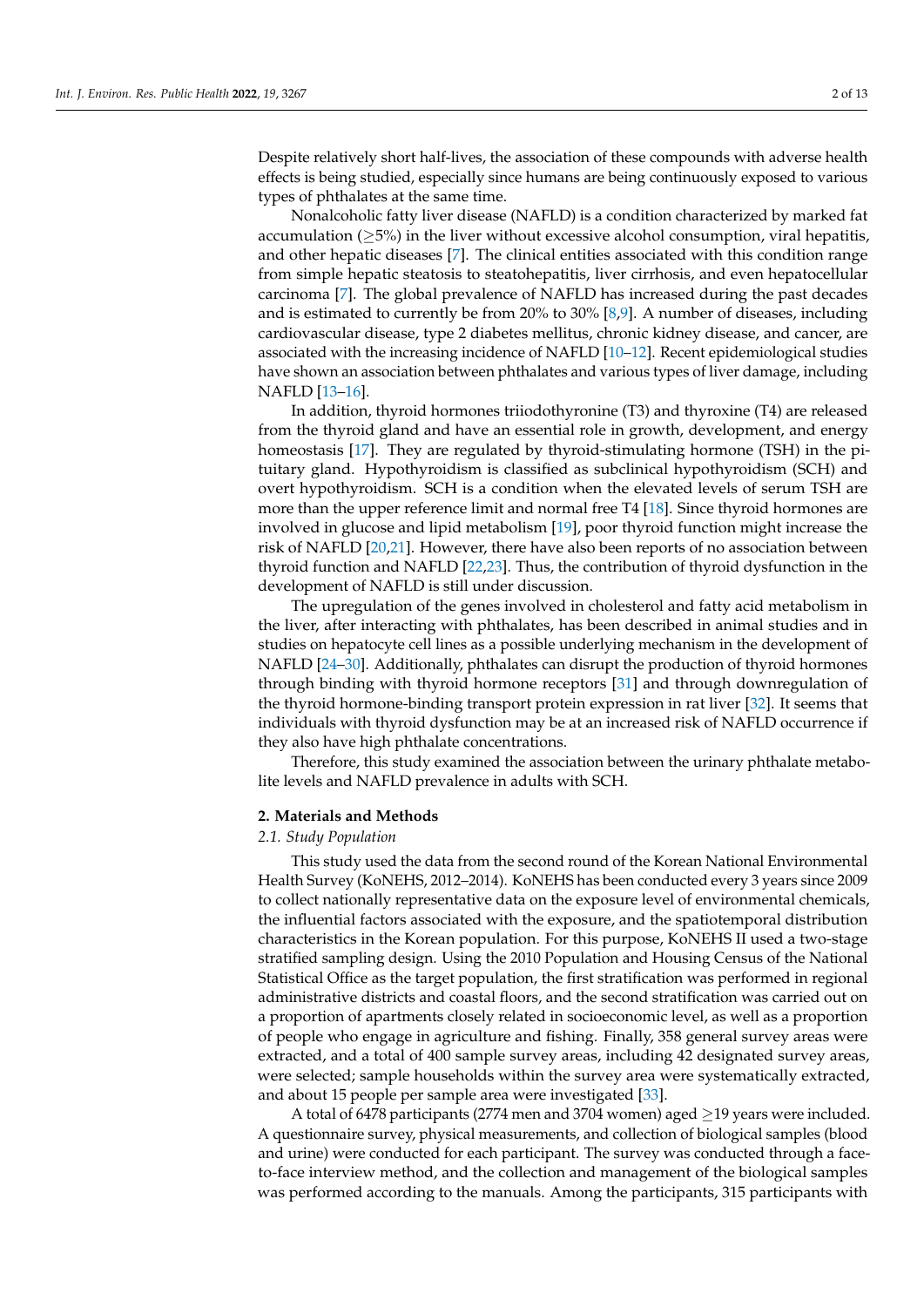missing data were excluded: 247 with missing values for phthalate metabolites, 21 with missing data on aspartate transaminase (AST) or alanine aminotransferase (ALT) levels, 43 with missing values for thyroid hormone concentrations, and 4 with missing baseline characteristics. In addition, those with hepatitis or hepatic disease (*n* = 54), AST/ALT ratio missing baseline characteristics. In addition, those with hepatitis or hepatic disease (*n* =  $>$  2 ( $n$  = 182), thyroid cancer or thyroid disease ( $n$  = 148), current pregnancy ( $n$  = 29, only women), excessive alcohol consumption (*n* = 613; 529 men and 84 women), abnormal TSH levels (>10 mIU/L or  $\leq$ 0.45 mIU/L; *n* = 72), and abnormal creatinine levels (>3.0 g/L or  $\langle 0.3 \text{ g/L}; n = 687$ ) were excluded. Then, 2002 participants (855 men and 1147 women) were excluded based on the hepatic steatosis index score (30  $\leq$  HIS  $\leq$  36) to reduce the confounding influence of NAFLD prevalence. Finally, 2308 participants (987 men and 1321 women) were included in this study (Figure [1\)](#page-2-0).

<span id="page-2-0"></span>

**Figure 1.** Population in the present study obtained from the second round of the Korean National **Figure 1.** Population in the present study obtained from the second round of the Korean National Environmental Health Survey II (2012–2014). Environmental Health Survey II (2012–2014).

# *2.2. Data Collection and Diagnosis 2.2. Data Collection and Diagnosis*

Demographic and lifestyle characteristics, including age, gender, drinking and smok-Demographic and lifestyle characteristics, including age, gender, drinking and smoking status, physical activity, socioeconomic status, education level, marriage, and medica-ing status, physical activity, socioeconomic status, education level, marriage, and medications consumed, were surveyed through face-to-face interviews. Based on the responses, tions consumed, were surveyed through face-to-face interviews. Based on the responses, some variables were categorized as follows: education (<high school graduate, high school some variables were categorized as follows: education (<high school graduate, high school graduate, and ≥ college/university graduate); drinking and smoking status (never, past, graduate, and ≥ college/university graduate); drinking and smoking status (never, past, and current); physical activity levels (no, moderate, and vigorous); monthly household income  $(\leq 1.5, 1.5-3, 3-4.5, \text{ and } >4.5 \text{ million Korean won})$ ; and marital status (single, married, and divorced/separated). Excess alcohol consumption was defined as follows: men ried, and divorced/separated). Excess alcohol consumption was defined as follows: men who consumed 3 or more times per week and 7–9 cups per time and women who con-<br>who consumed 3 or more times per week and 7–9 cups per time and women who con-sumed 3 or more times per week and 5–6 cups per time [\[34\]](#page-11-7). Body mass index (BMI) was  $\frac{1}{2}$ . calculated as the body weight (kg) divided by height squared  $(m^2)$ .

Participants with diagnoses of hepatitis or hepatic steatosis who were presently un-going treatment or taking drugs were regarded as patients with hepatic disease. Hypertendergoing treatment or taking drugs were regarded as patients with hepatic disease. Hy-sion was defined by a self-reported history of hypertension or of current antihypertensive pertension was defined by a self-reported history of hypertension or of current antihyper-medication use. Diabetes mellitus (DM) was defined by a self-reported history of DM or of medication dec. Diabetes memitas (DM) was defined by a self-reported history of DM of of<br>current antidiabetic medication use. Hyperlipidemia was defined as a self-reported history Participants with diagnoses of hepatitis or hepatic steatosis who were presently underof hyperlipidemia, antihyperlipidemic medication use, high-density lipoprotein cholesterol level  $\leq 40$  mg/dL, triglyceride level (TG)  $\geq 240$  mg/dL, or total cholesterol  $\geq 200$  mg/dL.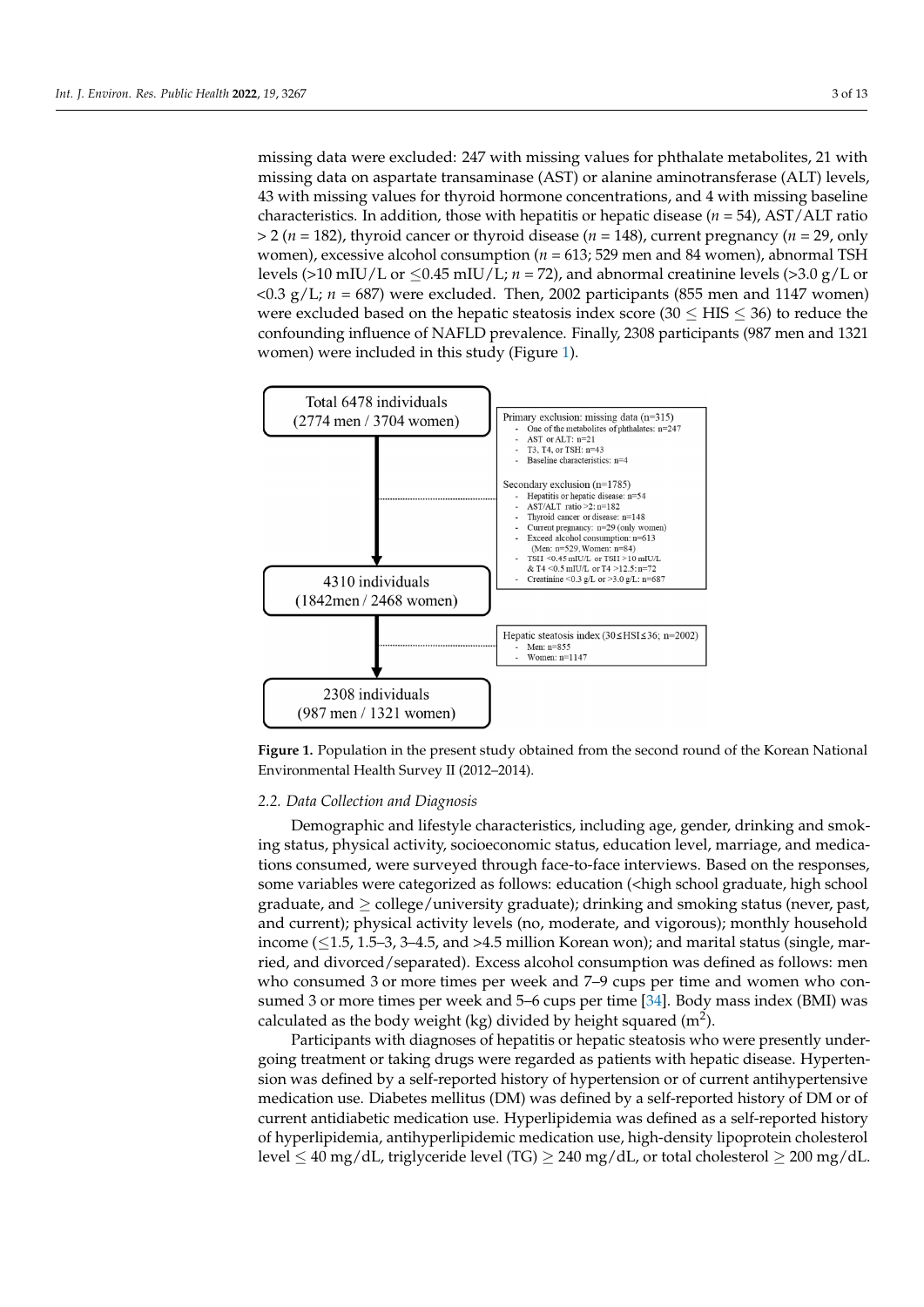## *2.3. Measurement of Phthalate Metabolites in Urine*

Spot urine samples were collected from participants at the same time as the blood samples were taken. The collected urine samples were immediately stored at 0–4 ◦C and were subsequently frozen at  $-20$  °C. The levels of phthalate metabolite, including mono (2-ethyl-5-hydroxyhexyl) phthalate (MEHHP), mono (2-ethyl-5-oxohexyl)phthalate (MEOHP), mono (2-ethyl-5-carboxypentyl)phthalate (MECPP), monobenzyl phthalate (MBzP), and mono-n-butyl phthalate (MnBP), were measured using ultra-performance liquid chromatography-mass spectrometry (Xevo TQ-S, Waters, Milford, MA, USA) in urine samples [\[35\]](#page-11-8). Values below the detection limits were imputed using the LOD divided by the square root of 2. The limits for detection of MEHHP, MEOHP, MECPP, MBzP, and MnBP were 0.28, 0.26, 0.34, 0.44, and 0.27 ug/L, respectively.

## *2.4. Definition of Nonalcoholic Fatty Liver Disease*

NAFLD was diagnosed using the hepatic steatosis index (HSI) score, because it is considered an effective and noninvasive NAFLD detection marker [\[36\]](#page-11-9). HSI is calculated as follows: HSI =  $8 \times (\text{[ALT]/[AST]}$  ratio) + BMI (+2, if female; +2, if DM). Values of HSI < 30.0 were defined as participants without hepatic steatosis (non-NAFLD), while values of HSI > 36 were defined as indicative of NAFLD [\[36\]](#page-11-9). To increase the sensitivity and specificity for the detection of NAFLD, the participants with  $30 \leq HSI \leq 36$  were eliminated.

## *2.5. Definition of Subclinical Hypothyroidism*

KoNEHS II included the total T3, T4, and TSH in the collected blood samples, which were measured using a high-performance ADVIA Centaur<sup>®</sup> XP system (Siemens Diagnostics, Tarrytown, NY, USA). Based on the provided thyroid hormone concentrations, participants with euthyroidism were defined as having a blood TSH within the reference range (0.45–4.5 mIU/L) [\[18\]](#page-10-13). Subjects with a serum TSH level 4.5–10 mIU/L with a normal T4 level (5.0–12.5 mIU/L) were defined as SCH. Participants with serum TSH higher than 10 mIU/L or lower than 0.45 mIU/L were excluded to reduce the potential interference of thyroid medication or other thyroid-related diseases. Free T4 levels were not available in the second round of the KoNEHS dataset; thus, the total T4 levels were used.

### *2.6. Statistical Analysis*

Subjects were classified as non-NAFLD and NAFLD based on the HSI score and as having normal thyroid function and as having subclinical hypothyroidism based on the serum TSH and T4 levels. Considering the stratified two-stage cluster sampling design, sample weights were used to correct any imbalances between the survey sample and the population. The weighted average and standard error (continuous variables) and weighted frequency (categorical variables) were provided for each group. The general characteristics were compared using the *t*-test, and an analysis of variance (continuous variable) or  $\chi^2$  test (categorical variables) was performed.

The distributions of the phthalate metabolite concentrations  $(\mu g/L)$  were skewed to the right; thus, the data were log-transformed before the analysis. Geometric means and geometric standard deviations of the urinary phthalate metabolite levels were shown in each group. The urinary phthalate metabolite levels were categorized into quartiles based on the weighted sample distribution. The lowest quartile of each phthalate metabolite concentration was used as a reference, because there was no cut-off value for assessing the adverse effects of the phthalate metabolites.

The relationship between the urinary phthalate metabolites levels and NAFLD according to the TSH levels was analyzed using a multivariate logistic regression analysis. Demographic factors, including age; gender; drinking; smoking; physical activity; monthly household income; education; marital status; and clinical variables (including hypertension, DM, and hyperlipidemia) were included in the regression model. Since the BMI is used in the HSI formula, it was not included in the multivariate analysis as an independent variable to avoid collinearity. In this formula, 2 points were added for the BMIs of female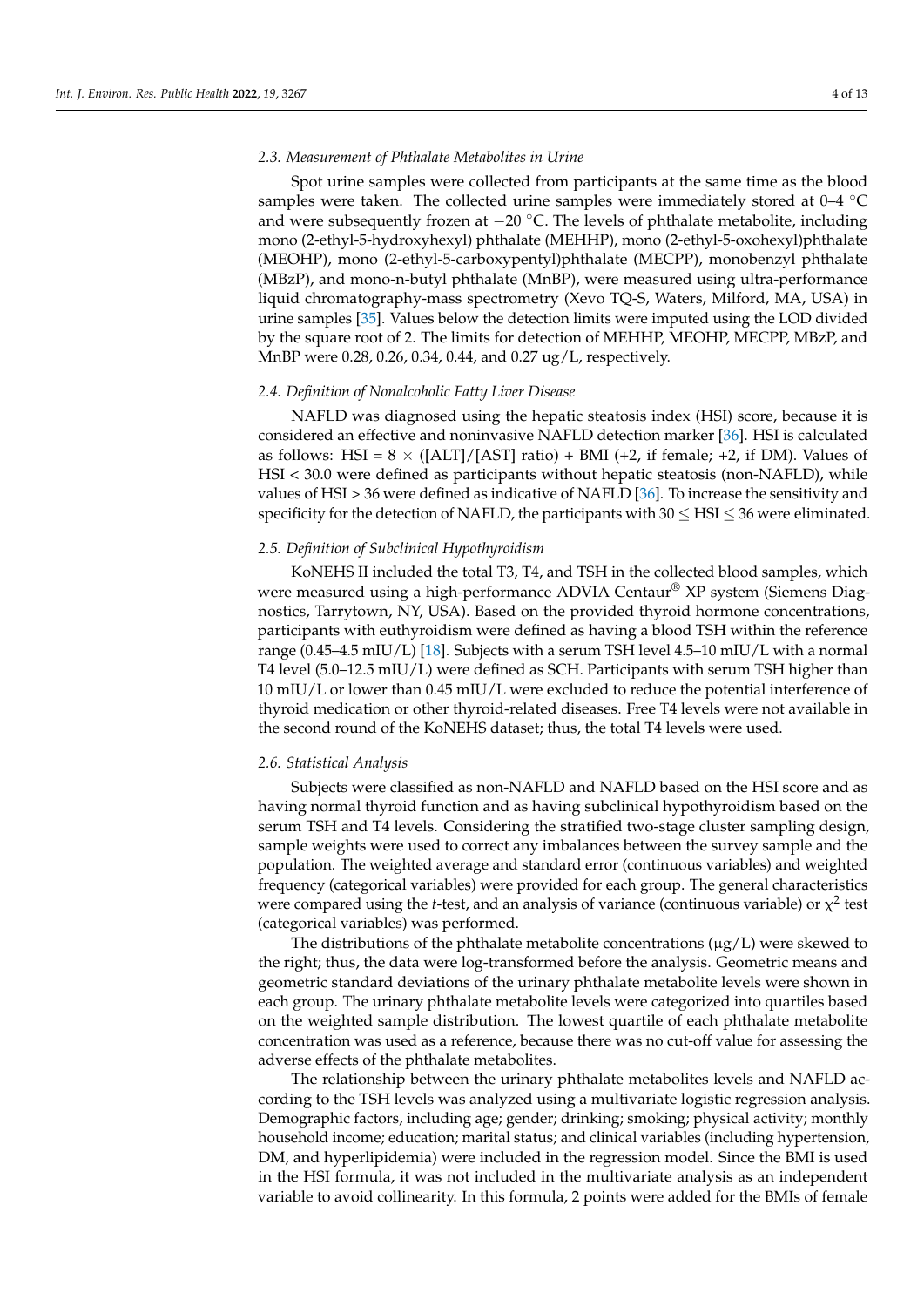participants to account for the lower BMI of women compared to that of men. Further, 2 points were added for the BMIs of subjects with DM, because DM is an independent risk factor of NAFLD [\[36\]](#page-11-9). Thus, gender and DM were used as independent variables in the multivariate analysis. Data analyses were performed using STATA (version 16.0, StataCorp LP, College Station, TX, USA). *p*-values <0.05 were considered significant.

## **3. Results**

## *3.1. General Characteristics of Study Participants*

The demographic and clinical characteristics of the participants (*n* = 2308) are repre-sented in Tables [1](#page-4-0) and [2.](#page-5-0) According to the HSI score, participants with HSI  $\leq 30.0$  were classified as non-NAFLD ( $n = 1202$ ), while those with HIS  $> 36.0$  were placed in the NAFLD group (*n* = 1106) (Table [1\)](#page-4-0). The mean age and BMI were significantly higher in subjects with NAFLD compared to those without NAFLD (both  $p < 0.001$ ). The weighted frequencies of gender, drinking and smoking status, monthly household income, education, marital status, and comorbidities were statistically different between the two groups (all  $p < 0.05$ ).

<span id="page-4-0"></span>**Table 1.** General characteristics of the study participants based on the hepatic steatosis index.

|                                                                                                                                                         | <b>Total</b>      | Non-NAFLD        | <b>NAFLD</b>     |         |
|---------------------------------------------------------------------------------------------------------------------------------------------------------|-------------------|------------------|------------------|---------|
|                                                                                                                                                         | $(n = 2308)$      | $(n = 1202)$     | $(n = 1106)$     | p-Value |
| Age, y                                                                                                                                                  | $43.98 \pm 0.53$  | $41.60 \pm 0.65$ | $46.81 \pm 0.69$ | < 0.001 |
| Gender (men, %)                                                                                                                                         | $49.23 \pm 1.33$  | $45.14 \pm 1.91$ | $54.12 \pm 1.93$ | 0.002   |
| BMI $(kg/m^2)$                                                                                                                                          | $24.19 \pm 13.08$ | $20.81 \pm 0.07$ | $28.23 \pm 0.11$ | < 0.001 |
| Drinking Status (%)                                                                                                                                     |                   |                  |                  | 0.016   |
| Never                                                                                                                                                   | $31.60 \pm 1.22$  | $28.51 \pm 1.50$ | $35.29 \pm 2.01$ |         |
| Former                                                                                                                                                  | $4.04 \pm 0.53$   | $4.54 \pm 0.80$  | $3.45 \pm 0.65$  |         |
| Current                                                                                                                                                 | $64.35 \pm 1.27$  | $66.94 \pm 1.63$ | $61.24 \pm 2.10$ |         |
| Smoking Status (%)                                                                                                                                      |                   |                  |                  | 0.002   |
| Never                                                                                                                                                   | $64.76 \pm 1.41$  | $67.95 \pm 1.84$ | $60.95 \pm 1.96$ |         |
| Former                                                                                                                                                  | $13.70 \pm 0.92$  | $13.84 \pm 1.27$ | $13.53 \pm 1.31$ |         |
| Current                                                                                                                                                 | $21.53 \pm 1.26$  | $18.20 \pm 1.56$ | $25.50 \pm 1.90$ |         |
| Physical activity (%)                                                                                                                                   |                   |                  |                  | 0.280   |
| No                                                                                                                                                      | $64.30 \pm 1.40$  | $62.72 \pm 1.97$ | $66.19 \pm 1.93$ |         |
| Moderate                                                                                                                                                | $21.05 \pm 1.13$  | $22.23 \pm 1.56$ | $19.65 \pm 1.67$ |         |
| Vigorous                                                                                                                                                | $14.63 \pm 1.01$  | $15.04 \pm 1.41$ | $14.15 \pm 1.30$ |         |
| Monthly household income (%)                                                                                                                            |                   |                  |                  | 0.001   |
| $\leq$ 1.5 million KRW                                                                                                                                  | $21.03 \pm 1.58$  | $17.62 \pm 1.63$ | $25.10 \pm 2.13$ |         |
| 1.5–3 million KRW                                                                                                                                       | $34.54 \pm 1.66$  | $34.81 \pm 2.07$ | $34.22 \pm 2.19$ |         |
| 3-4.5 million KRW                                                                                                                                       | $18.67 \pm 1.33$  | $19.23 \pm 1.75$ | $18.00 \pm 1.72$ |         |
| >4.5 million KRW                                                                                                                                        | $25.74 \pm 1.86$  | $28.33 \pm 2.25$ | $22.66 \pm 2.21$ |         |
| Education $(\% )$                                                                                                                                       |                   |                  |                  | < 0.001 |
| <middle school<="" td=""><td><math>20.37 \pm 1.26</math></td><td><math>16.05 \pm 1.32</math></td><td><math>25.53 \pm 1.83</math></td><td></td></middle> | $20.37 \pm 1.26$  | $16.05 \pm 1.32$ | $25.53 \pm 1.83$ |         |
| Middle-High school                                                                                                                                      | $40.65 \pm 1.53$  | $41.63 \pm 1.96$ | $39.48 \pm 2.10$ |         |
| ≥College/University                                                                                                                                     | $38.97 \pm 1.68$  | $42.31 \pm 2.16$ | $34.97 \pm 2.20$ |         |
| Marital status (%)                                                                                                                                      |                   |                  |                  | < 0.001 |
| Single                                                                                                                                                  | $23.82 \pm 1.55$  | $30.06 \pm 2.14$ | $16.36 \pm 1.84$ |         |
| Married                                                                                                                                                 | $68.07 \pm 1.65$  | $63.12 \pm 2.23$ | $73.99 \pm 2.04$ |         |
| Divorced/Separated                                                                                                                                      | $8.09 \pm 0.80$   | $6.80 \pm 0.89$  | $9.64 \pm 1.19$  |         |
| Comorbidities                                                                                                                                           |                   |                  |                  |         |
| Hypertension                                                                                                                                            | $14.19 \pm 0.94$  | $6.74 \pm 0.77$  | $23.10 \pm 1.65$ | < 0.001 |
| Hyperlipidemia                                                                                                                                          | $7.46 \pm 0.67$   | $1.32 \pm 0.28$  | $14.81 \pm 1.35$ | < 0.001 |
| Diabetes mellitus                                                                                                                                       | $30.82 \pm 1.16$  | $15.22 \pm 1.27$ | $49.47 \pm 1.87$ | < 0.001 |

Data was presented as the weighted mean or frequency  $\pm$  standard errors, as appropriate. NAFLD: nonalcoholic fatty liver disease, BMI: body mass index, KRW: Korean won.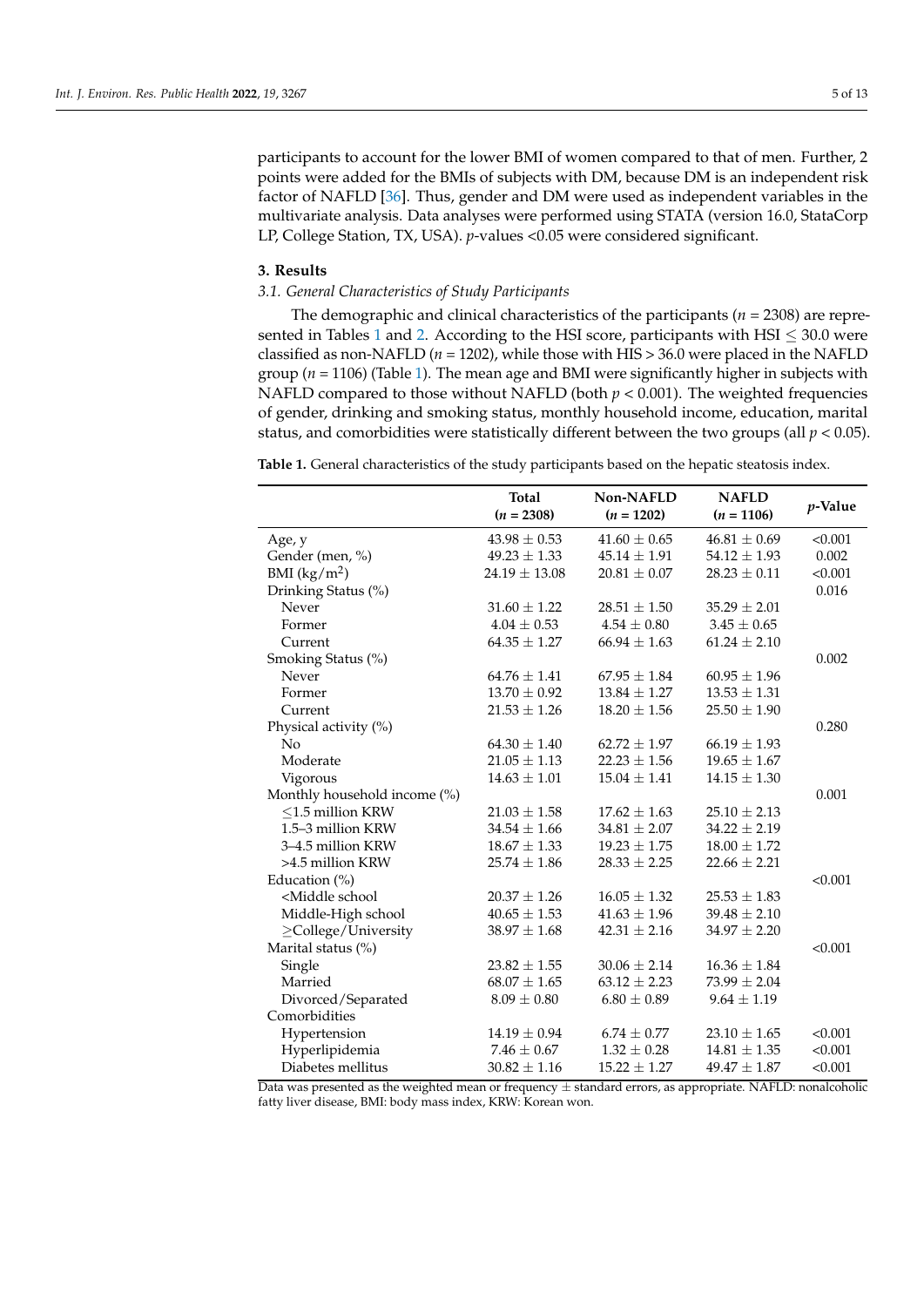|                                                                                                                                                         | <b>Total</b><br>$(n = 2308)$ | Euthyroidism<br>$(n = 2125)$ | Subclinical<br>Hypothyroidism<br>$(n = 183)$ | <i>p</i> -Value |
|---------------------------------------------------------------------------------------------------------------------------------------------------------|------------------------------|------------------------------|----------------------------------------------|-----------------|
| Age, y                                                                                                                                                  | $43.98 \pm 0.53$             | $43.59 \pm 0.54$             | $49.36 \pm 1.84$                             | 0.002           |
| Gender (men, %)                                                                                                                                         | $49.23 \pm 1.33$             | $50.04 \pm 1.37$             | $31.58 \pm 4.80$                             | < 0.001         |
| BMI $(kg/m2)$                                                                                                                                           | $24.19 \pm 13.08$            | $24.16 \pm 0.13$             | $24.64 \pm 0.40$                             | 0.240           |
| Drinking Status (%)                                                                                                                                     |                              |                              |                                              | 0.009           |
| Never                                                                                                                                                   | $31.60 \pm 1.22$             | $30.74 \pm 1.27$             | $43.65 \pm 4.92$                             |                 |
| Former                                                                                                                                                  | $4.04 \pm 0.53$              | $4.06 \pm 0.56$              | $3.77 \pm 1.99$                              |                 |
| Current                                                                                                                                                 | $64.35 \pm 1.27$             | $65.18 \pm 1.31$             | $52.56 \pm 4.68$                             |                 |
| Smoking Status (%)                                                                                                                                      |                              |                              |                                              | < 0.001         |
| Never                                                                                                                                                   | $67.76 \pm 1.41$             | $63.33 \pm 1.48$             | $84.84 \pm 3.07$                             |                 |
| Former                                                                                                                                                  | $13.70 \pm 0.92$             | $13.80 \pm 0.97$             | $12.30 \pm 2.91$                             |                 |
| Current                                                                                                                                                 | $21.53 \pm 1.26$             | $22.85 \pm 1.34$             | $2.85 \pm 1.23$                              |                 |
| Physical activity (%)                                                                                                                                   |                              |                              |                                              | 0.540           |
| No                                                                                                                                                      | $64.30 \pm 1.40$             | $64.47 \pm 1.47$             | $61.88 \pm 4.55$                             |                 |
| Moderate                                                                                                                                                | $21.05 \pm 1.13$             | $21.00 \pm 1.18$             | $21.74 \pm 4.20$                             |                 |
| Vigorous                                                                                                                                                | $14.63 \pm 1.01$             | $14.51 \pm 1.05$             | $16.36 \pm 3.39$                             |                 |
| Monthly household income (%)                                                                                                                            |                              |                              |                                              | 0.253           |
| $<$ 1.5 million KRW                                                                                                                                     | $21.03 \pm 1.58$             | $20.73 \pm 1.60$             | $25.28 \pm 3.96$                             |                 |
| 1.5–3 million KRW                                                                                                                                       | $34.54 \pm 1.66$             | $34.47 \pm 1.69$             | $35.48 \pm 4.65$                             |                 |
| 3-4.5 million KRW                                                                                                                                       | $18.67 \pm 1.33$             | $18.91 \pm 1.36$             | $15.20 \pm 3.69$                             |                 |
| >4.5 million KRW                                                                                                                                        | $25.74 \pm 1.86$             | $25.87 \pm 1.90$             | $24.01 \pm 4.35$                             |                 |
| Education $(\%)$                                                                                                                                        |                              |                              |                                              | 0.041           |
| <middle school<="" td=""><td><math>20.37 \pm 1.26</math></td><td><math>19.77 \pm 1.29</math></td><td><math>28.75 \pm 4.40</math></td><td></td></middle> | $20.37 \pm 1.26$             | $19.77 \pm 1.29$             | $28.75 \pm 4.40$                             |                 |
| Middle-High school                                                                                                                                      | $40.65 \pm 1.53$             | $40.71 \pm 1.60$             | $39.77 \pm 4.67$                             |                 |
| ≥College/University                                                                                                                                     | $38.97 \pm 1.68$             | $39.50 \pm 1.72$             | $31.47 \pm 5.05$                             |                 |
| Marital status (%)                                                                                                                                      |                              |                              |                                              | 0.038           |
| Single                                                                                                                                                  | $23.82 \pm 1.55$             | $24.55 \pm 1.56$             | $13.51 \pm 5.05$                             |                 |
| Married                                                                                                                                                 | $68.07 \pm 1.65$             | $67.46 \pm 1.66$             | $76.65 \pm 5.23$                             |                 |
| Divorced/Separated                                                                                                                                      | $8.09 \pm 0.80$              | $7.97\pm0.82$                | $9.83 \pm 2.61$                              |                 |
| Comorbidities                                                                                                                                           |                              |                              |                                              |                 |
| Hypertension                                                                                                                                            | $14.19 \pm 0.94$             | $13.99 \pm 0.99$             | $17.12 \pm 3.33$                             | 0.372           |
| Hyperlipidemia                                                                                                                                          | $7.46 \pm 0.67$              | $30.57 \pm 1.20$             | $34.45 \pm 4.65$                             | 0.422           |
| Diabetes mellitus                                                                                                                                       | $30.82 \pm 1.16$             | $7.18 \pm 0.67$              | $11.49 \pm 2.80$                             | 0.121           |

<span id="page-5-0"></span>**Table 2.** General characteristics of the study participants based on the thyroid function.

Data was presented as the weighted mean or frequency ± standard errors, as appropriate. BMI: body mass index, KRW: Korean won.

Based on the TSH and T4 levels, participants with euthyroidism and SCH were classified (Table [2\)](#page-5-0). Subjects with 0.45–4.5-mIU/L TSH and normal T4 (5.0–12.5 mIU/L) in the serum were defined as euthyroidism (*n* = 2125). SCH was defined as 4.5–10-mIU/L TSH and normal T4 in the serum (*n* = 183). The average age was significantly higher in participants with SCH compared to those with euthyroidism ( $p = 0.002$ ). The weighted frequencies of gender, drinking and smoking status, education, and marital status were significantly different between the two groups (all  $p < 0.05$ ). However, the BMI, physical activity, monthly household income, and comorbidities in the subjects with euthyroidism were not different compared to the subjects with SCH.

## *3.2. Prevalence of NAFLD in Participants with Euthyroidism and with SCH*

The weighted prevalence of NAFLD based on HSI was 45.23% (95% CI: 42.37–48.11) in participants with euthyroidism and 50.19% (95% CI: 40.72–59.63) in participants with SCH (Table [3\)](#page-6-0). The prevalence of NAFLD was not different between participants with euthyroidism and those with SCH  $(p = 0.321)$ .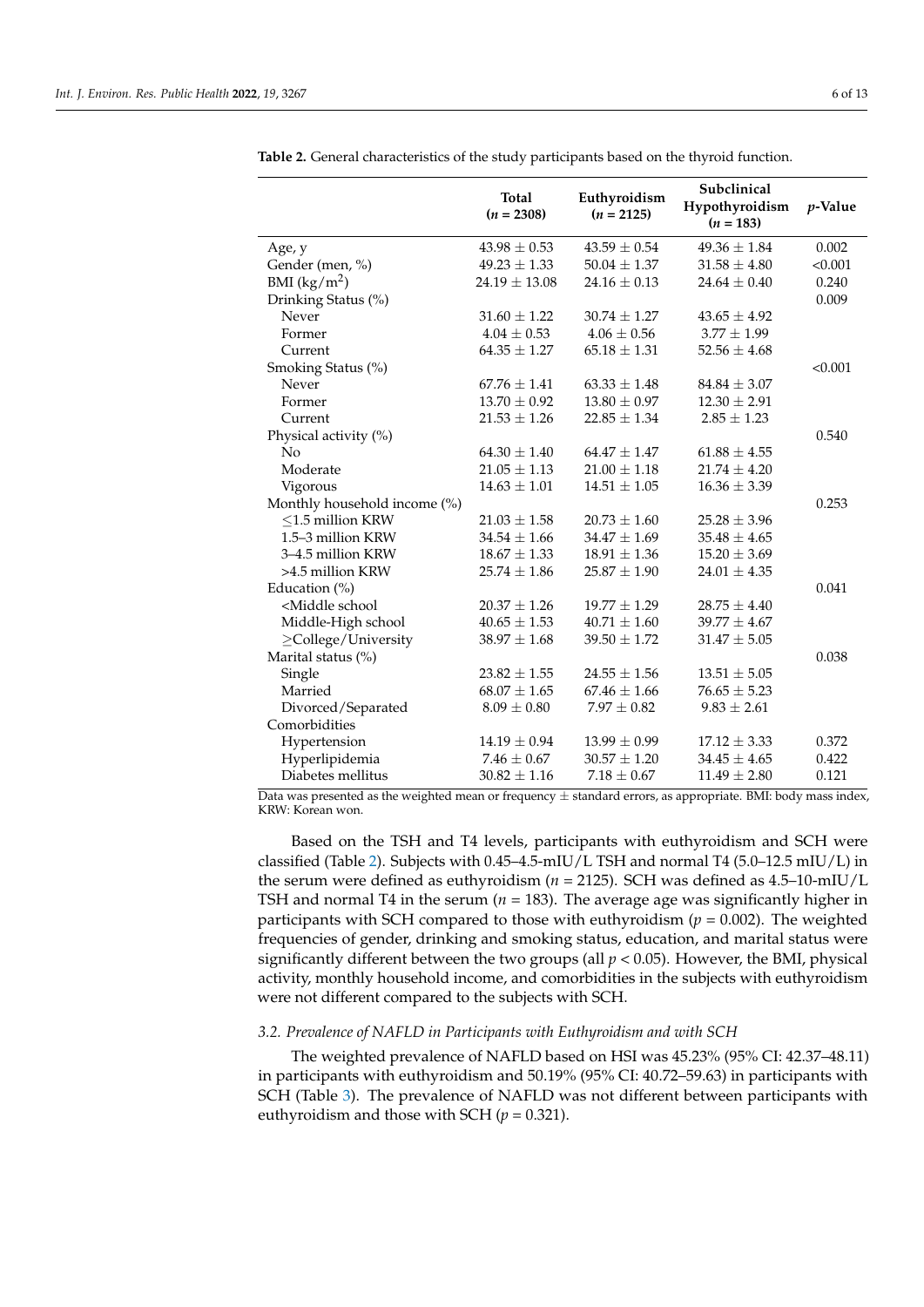|              |                             | Euthyroidism<br>$(n = 2125)$ | Subclinical<br>Hypothyroidism<br>$(n = 183)$ | <i>p</i> -Value |
|--------------|-----------------------------|------------------------------|----------------------------------------------|-----------------|
| <b>NAFLD</b> | Actual number               | 1007                         | 99                                           | 0.321           |
|              | Weighted frequency (95% CI) | 45.23                        | 50.19                                        |                 |
|              |                             | $(42.37 - 48.11)$            | $(40.72 - 59.63)$                            |                 |

<span id="page-6-0"></span>**Table 3.** Prevalence of NAFLD in participants with euthyroidism and with SCH.

NAFLD: nonalcoholic fatty liver disease, SCH: Subclinical hypothyroidism, CI: confidence interval.

## *3.3. The Concentrations of Phthalate Metabolites in Urine*

The levels of phthalate metabolites in urine are represented in Table [4.](#page-6-1) The urinary phthalate metabolite concentrations were not statistically different between those with non-NAFLD and NAFLD and normal thyroid function.

<span id="page-6-1"></span>**Table 4.** The average of the urinary phthalate metabolite levels (log transformed, µg/L) in the study population.

|                                          | Concentrations (GM [95% CI]) |                           |                              |                 |  |  |
|------------------------------------------|------------------------------|---------------------------|------------------------------|-----------------|--|--|
|                                          | Total<br>$(n = 2308)$        | Non-NAFLD<br>$(n = 1202)$ | <b>NAFLD</b><br>$(n = 1106)$ | <i>p</i> -Value |  |  |
| Euthyroidism $(n = 2125)$                |                              |                           |                              |                 |  |  |
| <b>MEHHP</b>                             | $3.02(2.97-3.06)$            | $2.99(2.92 - 3.05)$       | $3.05(2.98 - 3.12)$          | 0.070           |  |  |
| <b>MEOHP</b>                             | $2.66(2.61 - 2.71)$          | $2.67(2.61 - 2.74)$       | $2.65(2.58 - 2.72)$          | 0.957           |  |  |
| <b>MECPP</b>                             | $3.15(3.10-3.19)$            | $3.14(3.08 - 3.20)$       | $3.16(3.10-3.22)$            | 0.353           |  |  |
| MnBP                                     | $3.32(3.26 - 3.39)$          | $3.36(3.28 - 3.43)$       | $3.28(3.20 - 3.37)$          | 0.210           |  |  |
| <b>MBzP</b>                              | $1.13(1.05-1.21)$            | $1.11(1.02 - 1.20)$       | $1.15(1.04-1.26)$            | 0.209           |  |  |
| Subclinical hypothyroidism ( $n = 183$ ) |                              |                           |                              |                 |  |  |
| <b>MEHHP</b>                             | $3.10(2.98 - 3.23)$          | $2.93(2.74 - 3.11)$       | $3.28(3.11 - 3.44)$          | 0.001           |  |  |
| <b>MEOHP</b>                             | $2.76(2.64 - 2.89)$          | $2.62(2.44 - 2.80)$       | $2.91(2.72 - 3.09)$          | 0.028           |  |  |
| <b>MECPP</b>                             | $3.22(3.11 - 3.33)$          | $3.11(2.94 - 3.27)$       | $3.33(3.18 - 3.49)$          | 0.011           |  |  |
| MnBP                                     | $3.35(3.22 - 3.48)$          | $3.35(3.17-3.53)$         | $3.35(3.18 - 3.52)$          | 0.971           |  |  |
| <b>MBzP</b>                              | $1.02(0.84 - 1.20)$          | $0.85(0.59-1.12)$         | $1.18(0.95 - 1.40)$          | 0.037           |  |  |

GM: geometric mean, CI: confidence interval, NAFLD: nonalcoholic fatty liver disease, SCH: subclinical hypothyroidism, MEHHP: mono (2-ehtyl-5-hydroxyhexyl) phthalate, MEOHP: mono (2-ethyl-5-oxohexyl) phthalate, MECPP: mono (2-ethyl-5-carboxypentyl) phthalate, MnBP: mono-n-butyl phthalate, MBzP: mono-benzyl phthalate. Euthyroidism was defined as 0.45–4.5-mIU/L TSH and normal T4 (5.0–12.5 mIU/L) in the serum. Subclinical hypothyroidism was defined as 4.5–10-mIU/L TSH and normal T4 in the serum.

In the participants with subclinical hypothyroidism, the levels of MEHHP, MEOHP, MECPP, and MBzP in their urine were significantly higher in the NAFLD group when compared to those without NAFLD ( $p = 0.001$ ,  $p = 0.028$ ,  $p = 0.011$ , and  $p = 0.037$ , respectively). However, there was no significant difference in the MnBP concentrations in urine between the non-NAFLD and NAFLD groups.

## *3.4. The Association between Urinary Phthalate Metabolites and NAFLD after Stratified by TSH Levels*

Participants were classified into two groups based on thyroid function: those with euthyroidism and those with SCH, according to the serum TSH and T4 levels (Table [5\)](#page-7-0). Subjects were also divided into non-NAFLD and NAFLD groups based on the HSI score. Univariate and multivariate analyses were conducted to examine the association between urinary phthalate metabolite levels and NAFLD in subjects with normal thyroid function andSCH.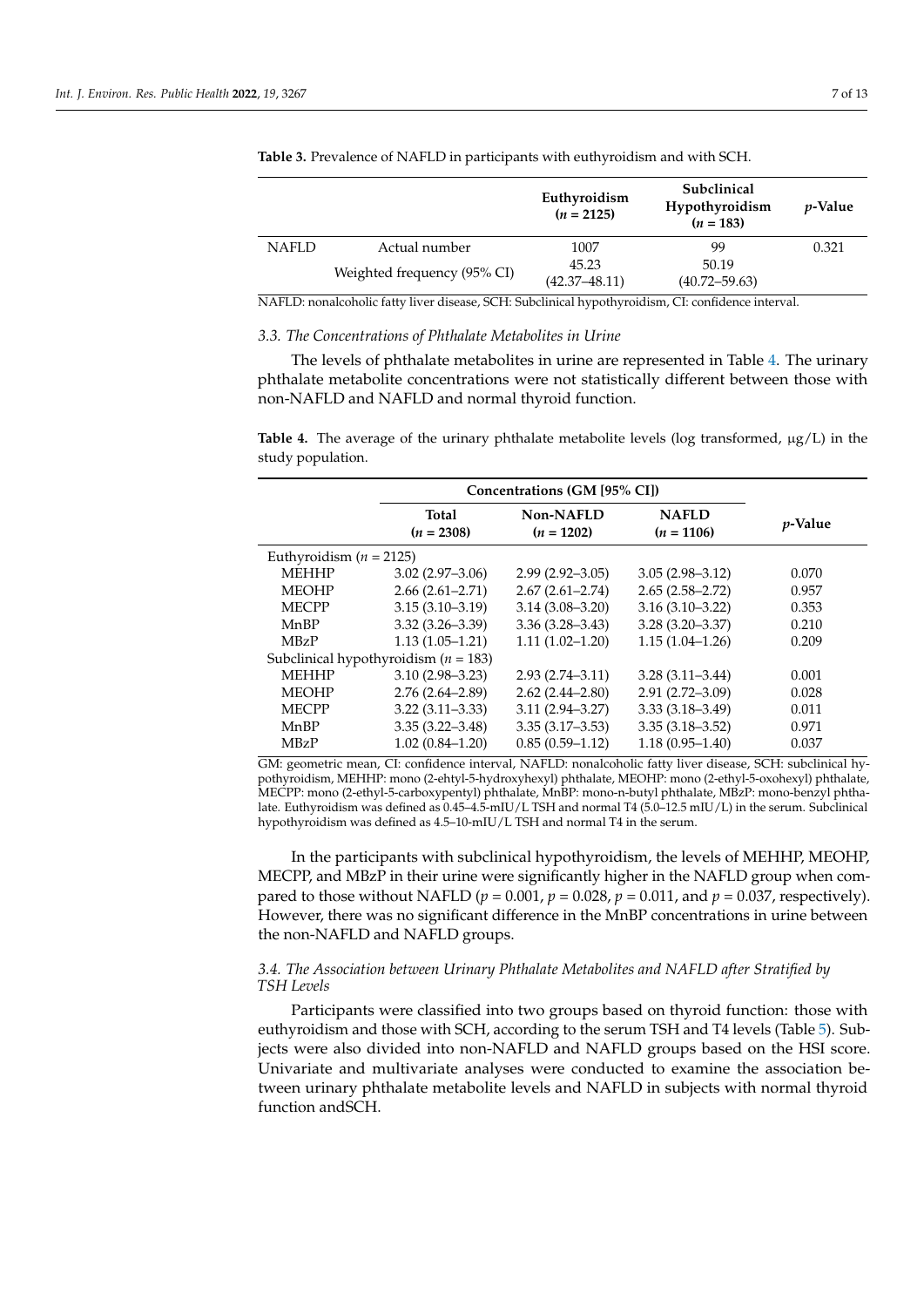|              | Euthyroidism $(n = 2125)$ |                         |                              | Subclinical Hypothyroidism $(n = 183)$ |                       |                       |                              |                       |
|--------------|---------------------------|-------------------------|------------------------------|----------------------------------------|-----------------------|-----------------------|------------------------------|-----------------------|
|              | <b>Crude Analysis</b>     |                         | <b>Multivariate Analysis</b> |                                        | <b>Crude Analysis</b> |                       | <b>Multivariate Analysis</b> |                       |
|              | OR (95% CI)               | $p$ for<br><b>Trend</b> | OR (95% CI)                  | $p$ for<br><b>Trend</b>                | OR (95% CI)           | p for<br><b>Trend</b> | OR (95% CI)                  | p for<br><b>Trend</b> |
| <b>MEHHP</b> |                           |                         |                              |                                        |                       |                       |                              |                       |
| Ouartile 1   | $\mathbf{1}$              | 0.072                   | 1                            | 0.841                                  | 1                     | 0.003                 | 1                            | 0.006                 |
| Ouartile 2   | $1.19(0.87 - 1.64)$       |                         | $1.09(0.74 - 1.06)$          |                                        | $1.00(0.34 - 2.96)$   |                       | $2.18(0.59 - 8.02)$          |                       |
| Ouartile 3   | $1.37(1.02 - 1.85)$       |                         | $1.21(0.81 - 1.80)$          |                                        | $2.78(0.90 - 8.52)$   |                       | $3.22(0.68 - 15.13)$         |                       |
| Ouartile 4   | $1.31(0.93 - 1.83)$       |                         | $1.01(0.65 - 1.56)$          |                                        | $3.87(1.40 - 10.70)$  |                       | 13.59 (2.13–86.44)           |                       |
| <b>MEOHP</b> |                           |                         |                              |                                        |                       |                       |                              |                       |
| Ouartile 1   | $\mathbf{1}$              | 0.956                   |                              | 0.097                                  | $\mathbf{1}$          | 0.038                 | $\mathbf{1}$                 | 0.033                 |
| Ouartile 2   | $0.94(0.69-1.29)$         |                         | $0.77(0.53 - 1.10)$          |                                        | $0.89(0.28 - 2.85)$   |                       | $1.46(0.34 - 6.20)$          |                       |
| Ouartile 3   | $1.08(0.78 - 1.49)$       |                         | $0.76(0.50-1.16)$            |                                        | $1.90(0.63 - 5.72)$   |                       | $1.72(0.41 - 7.15)$          |                       |
| Ouartile 4   | $0.96(0.69 - 1.34)$       |                         | $0.66(0.41-1.04)$            |                                        | $2.55(0.91 - 7.10)$   |                       | $8.55(1.20 - 60.53)$         |                       |
| <b>MECPP</b> |                           |                         |                              |                                        |                       |                       |                              |                       |
| Ouartile 1   | $\mathbf{1}$              | 0.360                   | 1                            | 0.421                                  | $\mathbf{1}$          | 0.020                 | $\mathbf{1}$                 | 0.024                 |
| Ouartile 2   | $0.94(0.69 - 1.27)$       |                         | $0.72(0.51 - 1.01)$          |                                        | $1.18(0.36 - 3.80)$   |                       | $2.57(0.76 - 8.60)$          |                       |
| Ouartile 3   | $1.22(0.91 - 1.62)$       |                         | $0.86(0.58-1.29)$            |                                        | $1.76(0.56 - 5.54)$   |                       | $1.38(0.30 - 6.22)$          |                       |
| Ouartile 4   | $1.07(0.77 - 1.49)$       |                         | $0.77(0.50-1.19)$            |                                        | $3.29(1.19 - 9.08)$   |                       | 9.06 (1.78-45.96)            |                       |
| MnBP         |                           |                         |                              |                                        |                       |                       |                              |                       |
| Ouartile 1   | 1                         | 0.209                   |                              | 0.032                                  | 1                     | 0.914                 | 1                            | 0.930                 |
| Ouartile 2   | $0.98(0.71 - 1.36)$       |                         | $0.86(0.59-1.26)$            |                                        | $1.78(0.58 - 5.48)$   |                       | $1.01(0.25 - 4.11)$          |                       |
| Ouartile 3   | $0.85(0.62 - 1.15)$       |                         | $0.64(0.40-1.00)$            |                                        | $0.75(0.25 - 2.28)$   |                       | $0.68(0.16 - 2.88)$          |                       |
| Ouartile 4   | $0.84(0.60-1.16)$         |                         | $0.60(0.35 - 1.01)$          |                                        | $1.41(0.48 - 4.09)$   |                       | $1.06(0.22 - 5.08)$          |                       |
| <b>MBzP</b>  |                           |                         |                              |                                        |                       |                       |                              |                       |
| Ouartile 1   |                           | 0.210                   |                              | 0.840                                  |                       | 0.043                 |                              | 0.009                 |
| Ouartile 2   | $1.19(0.87 - 1.64)$       |                         | $1.15(0.79 - 1.67)$          |                                        | $1.97(0.68 - 5.67)$   |                       | $2.37(0.58 - 9.55)$          |                       |
| Ouartile 3   | $1.14(0.84 - 1.56)$       |                         | $1.14(0.77-1.69)$            |                                        | $1.84(0.61 - 5.51)$   |                       | $2.14(0.66 - 6.90)$          |                       |
| Quartile 4   | $1.23(0.92 - 1.63)$       |                         | $1.04(0.70 - 1.56)$          |                                        | $3.23(1.08 - 9.68)$   |                       | $6.05(1.62 - 22.54)$         |                       |

<span id="page-7-0"></span>**Table 5.** The association between urinary phthalate metabolites and NAFLD after being classified into participants with euthyroidism and with SCH.

OR: Odds ratio; CI: Confidence interval; Q: Quartile; MEHHP: mono (2-ehtyl-5-hydroxyhexyl) phthalate; MEOHP: mono (2-ethyl-5-oxohexyl) phthalate; MECPP: mono (2-ethyl-5-carboxypentyl) phthalate; MnBP: mono-n-butyl phthalate; MBzP: mono-benzyl phthalate. Multivariate model was adjusted for age, gender, creatinine, smoking, drinking, exercise, marital status, education, income, hypertension, diabetes mellitus, and hyperlipidemia. Normal thyroid function was defined as 0.45–4.5-mIU/L serum thyroid-stimulating hormone (TSH) and normal serum thyroxine (T4) (5.0–12.5 mIU/L). Subclinical hypothyroidism was defined as 4.5–10-mIU/L serum TSH and normal serum T4.

Subjects with euthyroidism did not display a significant increase in the prevalence of NAFLD when considering the increasing urinary phthalate metabolites levels in both the univariate and multivariate analyses. The urinary MnBP levels were correlated with NAFLD in the results of the trend tests after adjustment for age, gender, creatinine, smoking, drinking, exercise, marital status, education, income, hypertension, diabetes mellitus, and hyperlipidemia ( $p = 0.032$ ).

In participants with SCH, the risk of NAFLD in the fourth quartile of MEHHP, MECPP, and MBzP was significantly higher than that in those in the lowest quartile in the univariate analysis (OR 3.87 (95% CI 1.40–10.70), OR 3.29 (95% CI 1.19–9.08), and OR 3.23 (95% CI 1.08–9.68), respectively). After adjustment for demographic and clinical factors, participants in the fourth quartile of MEHHP, MEOHP, MECPP, and MBzP displayed a significant increase of NAFLD risk when compared to those in the lowest quartile (OR 13.59 (95% CI 2.13–86.44), OR 8.55 (95% CI 1.20–60.53), OR 9.06 (95% CI 1.78–45.96), and OR 6.05 (95% CI 1.62–22.54), respectively). The results of the trend tests for the correlation of MEHHP, MEOHP, MECPP, and MBzP with NAFLD were  $p < 0.05$  in both the crude analysis and multivariate analysis.

### **4. Discussion**

In this study, we aimed to assess the relationship between the urinary phthalate metabolites levels and NAFLD in subjects with SCH. Based on the serum TSH and T4 levels, participants were classified into euthyroidism and SCH. There was no significant relationship between thyroid function and NAFLD. A significant relationship between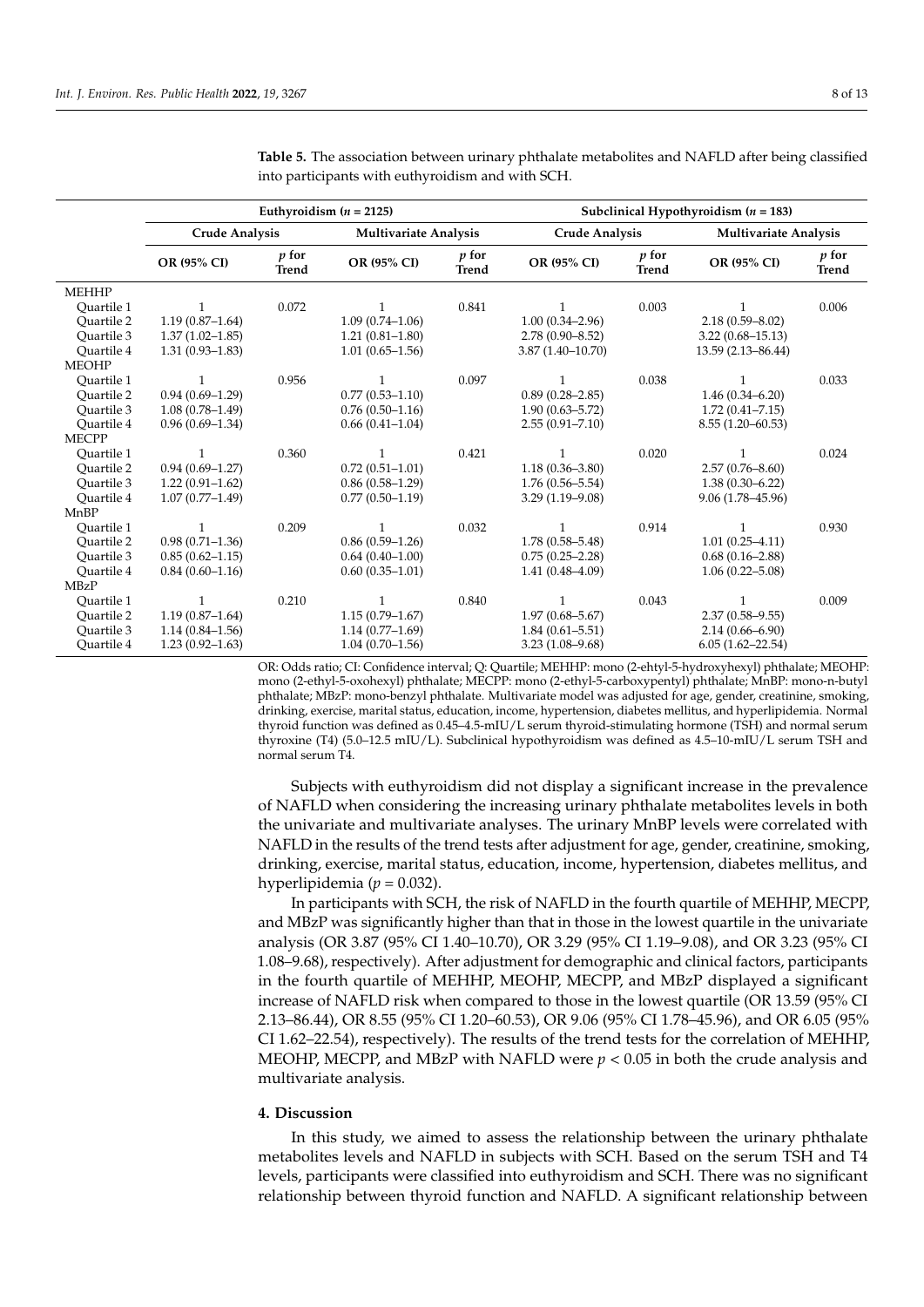the urinary phthalate metabolite levels and NAFLD prevalence was not observed in participants with euthyroidism both the univariate and multivariate analyses. However, in subjects with SCH, the highest quartile of MEHHP, MEOHP, MECPP, and MBzP in urine displayed a significant association with NAFLD prevalence after adjusting for demographic and clinical factors.

Phthalates are widely used to increase flexibility in consumer products. They can enter the human body through ingestion, inhalation, and dermal routes [\[37\]](#page-11-10). The phthalates are rapidly hydrolyzed to monoesters in the liver and gut [\[2](#page-10-1)[–4\]](#page-10-2), and the monoesters of DEHP are additionally metabolized into secondary oxidized metabolites such as MEHHP, MEOHP, and MECPP [\[3](#page-10-17)[,5\]](#page-10-3). Most of the metabolites are excreted through the urine and feces within 24 h [\[5,](#page-10-3)[6\]](#page-10-4). Thus, urine samples are commonly used to identify phthalate exposure levels.

A Westernized diet and sedentary lifestyle might be considered important risk prerequisite factors in the development of NAFLD [\[38,](#page-11-11)[39\]](#page-11-12). Despite cross-sectional studies that have reported the association between NAFLD and liver damage with urinary phthalate metabolite levels in the general population  $[13,14]$  $[13,14]$ , clarification of the relationship between phthalates and NAFLD pathogenesis is needed. Experimental studies have described the underlying mechanism in the pathogenesis of NAFLD after phthalate exposure. DEHP treated with high fat or oleic acid increased the hepatic TG levels and increased the gene and protein expressions of the key enzymes involved in fatty acid synthesis through the induction of nuclear receptors such as peroxisome proliferator-activated receptors (PPARs) and sterol regulatory element-binding protein 1 (SREBP-1c) in rats [\[24,](#page-11-2)[29\]](#page-11-13) and the HepG2 cell line [\[25\]](#page-11-14). In addition, the disruption of genes associated with the liver, such as those involved in fatty acid metabolism and the development of NAFLD, was identified after exposure to environmentally relevant levels of phthalates in zebrafish [\[26\]](#page-11-15). When HepG2 cells were treated with MEHP, the metabolite of DEHP, lipid accumulation was increased through the disruption of several key enzymes. This was linked to the de novo synthesis of fatty acids [\[28\]](#page-11-16). Perinatal exposure to DEHP also increased the TG levels, as well as the overexpression of diacylglycerol O-acyltransferase 1 (DGAT1), which is involved in reesterification from free fatty acid to TG in the liver of adult male offspring [\[40\]](#page-11-17). Accordingly, phthalates could induce the development of NAFLD through disrupting the expression of lipogenic enzymes.

In addition, phthalates were found to influence not only increased liver fat mass but, also, thyroid hormones homeostasis [\[41](#page-11-18)[,42\]](#page-11-19). Thyroid hormones are released from the thyroid gland and regulated by TSH in the pituitary gland. The levels of phthalate metabolites showed a negative association with the serum total T4 and free T4 levels in pregnant women [\[43\]](#page-11-20) and with the serum-free T4 and T3 levels in men [\[44\]](#page-11-21). The urinary phthalate concentrations were shown to be associated with the alteration of thyroid hormones in the Korean adult population [\[45\]](#page-11-22). Epidemiologic studies have demonstrated that FRTL-5 rat thyroid follicular cells treated with phthalates showed increased iodide uptake [\[46\]](#page-11-23). Exposure to DBP increased the serum T3 levels and decreased the serum TSH levels in hyperthyroid rats compared to the control animals [\[47\]](#page-11-24). Additionally, DEHP significantly decreased the serum T3 and T4 levels, as well as the thyrotropin-releasing hormone levels, in rats [\[32](#page-11-5)[,41\]](#page-11-18). Based on these epidemiologic and laboratory studies, phthalates may induce the disruption of thyroid function.

The disruption of thyroid hormones may contribute to NAFLD pathogenesis [\[20,](#page-10-15)[21\]](#page-10-16). When the circulating thyroid hormone levels were reduced, resting energy expenditure, weight gain, and lipolysis were decreased, and cholesterol levels were increased [\[48\]](#page-11-25). In a previous meta-analysis, subjects with hypothyroidism were 52% more likely to develop NAFLD compared to euthyroid subjects [\[49\]](#page-12-0). Thyroid hormones may modulate the metabolic process through the regulation of nuclear receptors, including PPARs, liver X receptor, and others [\[50\]](#page-12-1). Since the mechanism of phthalate interference with hepatic lipid metabolism involves their direct or indirect activity on nuclear receptors [\[24](#page-11-2)[,25,](#page-11-14)[29\]](#page-11-13), subjects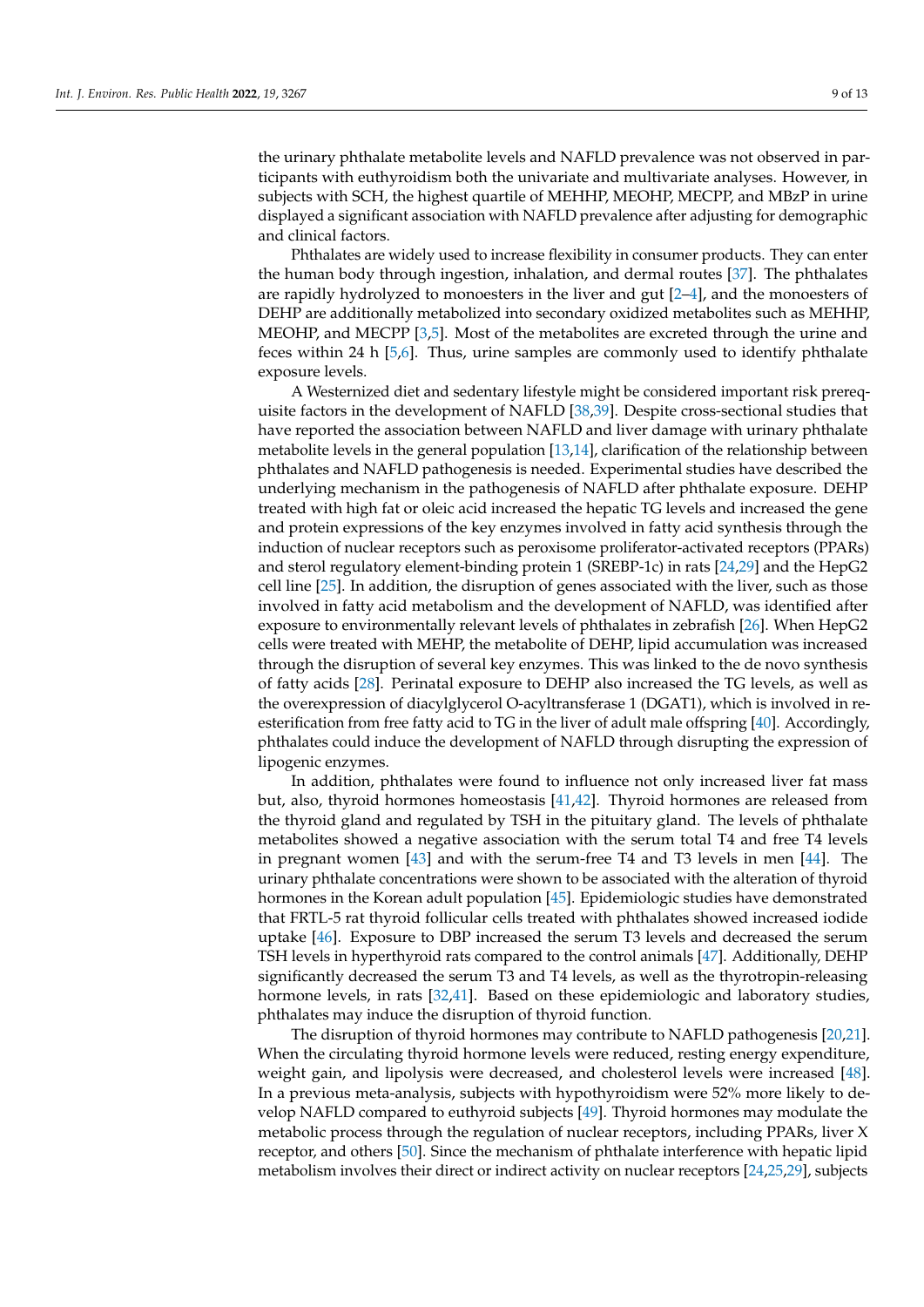with diminished thyroid action might have an increased risk of NAFLD when exposed to phthalates compared to subjects with normal thyroid function.

To the best of our knowledge, this is the first study to report the association between urinary phthalate metabolite levels and NAFLD in subjects with subclinical hypothyroidism. However, some limitations of the study need to be addressed. First, subjects with NAFLD were diagnosed using the HSI score instead of a liver biopsy or imaging modalities, such as ultrasonography and computed tomography. Despite a liver biopsy being the gold standard for assessing the severity of hepatic steatosis, it does not appear to be cost-effective for mass screening. HSI is a noninvasive tool that is able to predict the presence of NAFLD. In the Korean population, an area under receiver operating curve of the HSI was 0.812 (95% CI 0.801–0.824) [\[36\]](#page-11-9). At a value of <30.0, the HSI could exclude NAFLD with a sensitivity of 92.5% (95% CI 91.4–93.5), and at a value of >36.0, the HSI could detect NAFLD with a specificity of 92.4% (95% CI 91.3–93.4). Thus, we ruled out the group with intermediate values (30  $\leq$  HSI  $\leq$  36) to increase the accuracy of the HSI for predicting NAFLD. Second, individuals with TSH levels higher than the upper reference limit and with a normal free T4 level were diagnosed with SCH [\[51\]](#page-12-2). However, free T4 levels were not available in the second round of the KoNEHS dataset. Thus, subclinical hypothyroidism was defined in subjects using serum TSH levels ranging from 4.5 mIU/L to 10 mIU/L and normal T4 levels. Even in the case of asymptomatic subclinical hypothyroidism, medications could be prescribed that may cause TSH to exceed 10 mIU/L or be lower than 0.45 mIU/L in the serum; thus, both these values were excluded from the analysis. Third, the second round of KoNEHS data set did not provide data on the amount of alcohol consumption (g/day). We defined heavy drinkers as those who consumed alcohol more than 3 times a week and consumed 7–9 glasses per sitting in men (5–6 glasses per sitting in women) [\[34\]](#page-11-7). Fourth, phthalate metabolites were measured using single spot urine samples. Since phthalates have relatively short half-lives, intra- and inter-variations might be present. However, KoNEHS randomly collected a sufficient number of spot urine samples. Thus, it may adequately reflect the average phthalate metabolite levels in the population. Finally, because the number of participants with subclinical hypothyroidism was relatively small (*n* = 183), it is difficult to generalize these results to the larger population. Further studies are needed to clarify whether phthalates are independently associated with NAFLD pathogenesis in subjects with subclinical and overt thyroid dysfunction.

### **5. Conclusions**

Our study suggests an association between phthalates and the risk of NAFLD in subjects with subclinical hypothyroidism. However, in participants with normal thyroid function, a positive relationship was not clearly observed. Therefore, it is desirable to reduce phthalate exposure in order to prevent NAFLD, especially in individuals with poor thyroid function. In addition, the molecular mechanism of increased NAFLD risk caused by phthalates in the case of poor thyroid function should be assessed.

**Author Contributions:** Conceptualization, E.-J.Y. and B.-S.C.; methodology, B.-S.C. and Y.-J.Y.; software, Y.-J.Y.; validation, B.-S.C. and Y.-J.Y.; formal analysis, E.-J.Y. and Y.-J.Y.; writing—original draft preparation, E.-J.Y. and Y.-J.Y.; writing—review and editing, B.-S.C. and Y.-J.Y.; visualization, E.-J.Y.; and funding acquisition, Y.-J.Y. All authors have read and agreed to the published version of the manuscript.

**Funding:** This work has supported by the National Research Foundation of Korea (NRF) grant funded by the Korea government (MSIT) (NRF-2021R1I1A3046386).

**Institutional Review Board Statement:** Our investigation was based on KoNEHS cycle 2 (2012–2014), which was approved by the Institutional Review Board of the National Institute of Environmental Research in Korea (NIER-1805). All participants provided written informed consent. When researchers request data, they receive data that does not include identifiable IDs and/or regional code variables in combination with personal information and other data. This study was conducted after obtaining approval from the Institutional Review Board (IRB) of Catholic Kwandong University. International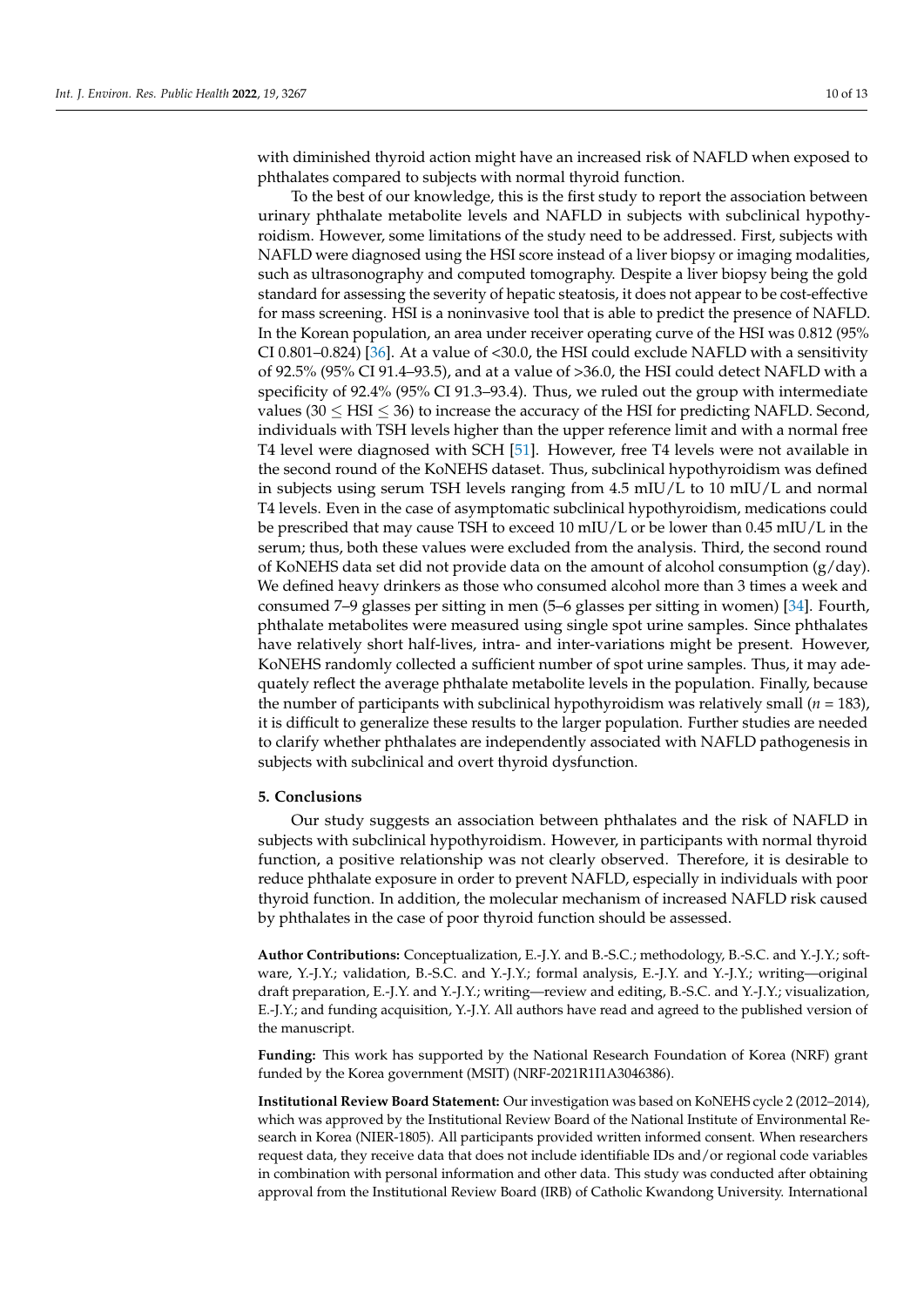St. Mary's Hospital Ethical review and approval were waived for this study, due to using existing information/data, documents, and records (IRB No. S21EISI0092).

**Informed Consent Statement:** Not applicable.

**Data Availability Statement:** This study used data from the Second Korean National Environmental Health Survey (KoNEHS), which was conducted by the Ministry of Environment, National Institute of Environmental Research. The data presented in this study are available on request from the corresponding author. The data are not publicly available due to protected personal information.

**Acknowledgments:** The authors thank the Second Korean National Environmental Health Survey (KoNEHS), which was conducted by the Ministry of Environment, National Institute of Environmental Research, for use of the data.

**Conflicts of Interest:** The authors declare no conflict of interest.

#### **References**

- <span id="page-10-0"></span>1. Hauser, R.; Calafat, A.M. Phthalates and human health. *Occup. Environ. Med.* **2005**, *62*, 806–818. [\[CrossRef\]](http://doi.org/10.1136/oem.2004.017590) [\[PubMed\]](http://www.ncbi.nlm.nih.gov/pubmed/16234408)
- <span id="page-10-1"></span>2. Calafat, A.M.; Ye, X.; Silva, M.J.; Kuklenyik, Z.; Needham, L.L. Human exposure assessment to environmental chemicals using biomonitoring. *Int. J. Androl.* **2006**, *29*, 166–171; discussion 181–165. [\[CrossRef\]](http://doi.org/10.1111/j.1365-2605.2005.00570.x) [\[PubMed\]](http://www.ncbi.nlm.nih.gov/pubmed/16466536)
- <span id="page-10-17"></span>3. Koch, H.M.; Bolt, H.M.; Preuss, R.; Angerer, J. New metabolites of di(2-ethylhexyl)phthalate (DEHP) in human urine and serum after single oral doses of deuterium-labelled DEHP. *Arch. Toxicol.* **2005**, *79*, 367–376. [\[CrossRef\]](http://doi.org/10.1007/s00204-004-0642-4) [\[PubMed\]](http://www.ncbi.nlm.nih.gov/pubmed/15700144)
- <span id="page-10-2"></span>4. Silva, M.J.; Barr, D.B.; Reidy, J.A.; Kato, K.; Malek, N.A.; Hodge, C.C.; Hurtz, D., 3rd; Calafat, A.M.; Needham, L.L.; Brock, J.W. Glucuronidation patterns of common urinary and serum monoester phthalate metabolites. *Arch. Toxicol.* **2003**, *77*, 561–567. [\[CrossRef\]](http://doi.org/10.1007/s00204-003-0486-3) [\[PubMed\]](http://www.ncbi.nlm.nih.gov/pubmed/14574443)
- <span id="page-10-3"></span>5. Koch, H.M.; Bolt, H.M.; Angerer, J. Di(2-ethylhexyl)phthalate (DEHP) metabolites in human urine and serum after a single oral dose of deuterium-labelled DEHP. *Arch. Toxicol.* **2004**, *78*, 123–130. [\[CrossRef\]](http://doi.org/10.1007/s00204-003-0522-3)
- <span id="page-10-4"></span>6. Frederiksen, H.; Skakkebaek, N.E.; Andersson, A.M. Metabolism of phthalates in humans. *Mol. Nutr. Food Res.* **2007**, *51*, 899–911. [\[CrossRef\]](http://doi.org/10.1002/mnfr.200600243) [\[PubMed\]](http://www.ncbi.nlm.nih.gov/pubmed/17604388)
- <span id="page-10-5"></span>7. Angulo, P. Nonalcoholic fatty liver disease. *N. Engl. J. Med.* **2002**, *346*, 1221–1231. [\[CrossRef\]](http://doi.org/10.1056/NEJMra011775) [\[PubMed\]](http://www.ncbi.nlm.nih.gov/pubmed/11961152)
- <span id="page-10-6"></span>8. Younossi, Z.M.; Koenig, A.B.; Abdelatif, D.; Fazel, Y.; Henry, L.; Wymer, M. Global epidemiology of nonalcoholic fatty liver disease-Meta-analytic assessment of prevalence, incidence, and outcomes. *Hepatology* **2016**, *64*, 73–84. [\[CrossRef\]](http://doi.org/10.1002/hep.28431) [\[PubMed\]](http://www.ncbi.nlm.nih.gov/pubmed/26707365)
- <span id="page-10-7"></span>9. Younossi, Z.M.; Stepanova, M.; Younossi, Y.; Golabi, P.; Mishra, A.; Rafiq, N.; Henry, L. Epidemiology of chronic liver diseases in the USA in the past three decades. *Gut* **2020**, *69*, 564–568. [\[CrossRef\]](http://doi.org/10.1136/gutjnl-2019-318813) [\[PubMed\]](http://www.ncbi.nlm.nih.gov/pubmed/31366455)
- <span id="page-10-8"></span>10. Adams, L.A.; Anstee, Q.M.; Tilg, H.; Targher, G. Non-alcoholic fatty liver disease and its relationship with cardiovascular disease and other extrahepatic diseases. *Gut* **2017**, *66*, 1138–1153. [\[CrossRef\]](http://doi.org/10.1136/gutjnl-2017-313884) [\[PubMed\]](http://www.ncbi.nlm.nih.gov/pubmed/28314735)
- 11. Motamed, N.; Rabiee, B.; Poustchi, H.; Dehestani, B.; Hemasi, G.R.; Khonsari, M.R.; Maadi, M.; Saeedian, F.S.; Zamani, F. Non-alcoholic fatty liver disease (NAFLD) and 10-year risk of cardiovascular diseases. *Clin. Res. Hepatol. Gastroenterol.* **2017**, *41*, 31–38. [\[CrossRef\]](http://doi.org/10.1016/j.clinre.2016.07.005) [\[PubMed\]](http://www.ncbi.nlm.nih.gov/pubmed/27597641)
- <span id="page-10-9"></span>12. Chang, Y.; Jung, H.S.; Yun, K.E.; Cho, J.; Cho, Y.K.; Ryu, S. Cohort study of non-alcoholic fatty liver disease, NAFLD fibrosis score, and the risk of incident diabetes in a Korean population. *Am. J. Gastroenterol.* **2013**, *108*, 1861–1868. [\[CrossRef\]](http://doi.org/10.1038/ajg.2013.349) [\[PubMed\]](http://www.ncbi.nlm.nih.gov/pubmed/24100261)
- <span id="page-10-10"></span>13. Yu, L.; Yang, M.; Cheng, M.; Fan, L.; Wang, X.; Xu, T.; Wang, B.; Chen, W. Associations between urinary phthalate metabolite concentrations and markers of liver injury in the US adult population. *Environ. Int.* **2021**, *155*, 106608. [\[CrossRef\]](http://doi.org/10.1016/j.envint.2021.106608) [\[PubMed\]](http://www.ncbi.nlm.nih.gov/pubmed/33964644)
- <span id="page-10-18"></span>14. Yang, Y.J.; Kim, T.; Hong, Y.P. Urinary Phthalate Levels Associated with the Risk of Nonalcoholic Fatty Liver Disease in Adults: The Korean National Environmental Health Survey (KoNEHS) 2012–2014. *Int. J. Environ. Res. Public Health* **2021**, *18*, 6035. [\[CrossRef\]](http://doi.org/10.3390/ijerph18116035) [\[PubMed\]](http://www.ncbi.nlm.nih.gov/pubmed/34199698)
- 15. Cai, S.; Fan, J.; Ye, J.; Rao, X.; Li, Y. Phthalates exposure is associated with non-alcoholic fatty liver disease among US adults. *Ecotoxicol. Environ. Saf.* **2021**, *224*, 112665. [\[CrossRef\]](http://doi.org/10.1016/j.ecoenv.2021.112665) [\[PubMed\]](http://www.ncbi.nlm.nih.gov/pubmed/34438269)
- <span id="page-10-11"></span>16. Milosevic, N.; Milanovic, M.; Sudji, J.; Bosic Zivanovic, D.; Stojanoski, S.; Vukovic, B.; Milic, N.; Medic Stojanoska, M. Could phthalates exposure contribute to the development of metabolic syndrome and liver disease in humans? *Environ. Sci. Pollut. Res. Int.* **2020**, *27*, 772–784. [\[CrossRef\]](http://doi.org/10.1007/s11356-019-06831-2) [\[PubMed\]](http://www.ncbi.nlm.nih.gov/pubmed/31808097)
- <span id="page-10-12"></span>17. Haddow, J.E.; Thyroid Study, G. Subclinical hypothyroidism and pregnancy outcomes. *Obstet. Gynecol.* **2005**, *106*, 198; author reply 198–199. [\[CrossRef\]](http://doi.org/10.1097/01.AOG.0000169596.53498.7a) [\[PubMed\]](http://www.ncbi.nlm.nih.gov/pubmed/15994654)
- <span id="page-10-13"></span>18. Surks, M.I.; Ortiz, E.; Daniels, G.H.; Sawin, C.T.; Col, N.F.; Cobin, R.H.; Franklyn, J.A.; Hershman, J.M.; Burman, K.D.; Denke, M.A.; et al. Subclinical thyroid disease: Scientific review and guidelines for diagnosis and management. *JAMA* **2004**, *291*, 228–238. [\[CrossRef\]](http://doi.org/10.1001/jama.291.2.228) [\[PubMed\]](http://www.ncbi.nlm.nih.gov/pubmed/14722150)
- <span id="page-10-14"></span>19. Mullur, R.; Liu, Y.Y.; Brent, G.A. Thyroid hormone regulation of metabolism. *Physiol. Rev.* **2014**, *94*, 355–382. [\[CrossRef\]](http://doi.org/10.1152/physrev.00030.2013) [\[PubMed\]](http://www.ncbi.nlm.nih.gov/pubmed/24692351)
- <span id="page-10-15"></span>20. Chung, G.E.; Kim, D.; Kim, W.; Yim, J.Y.; Park, M.J.; Kim, Y.J.; Yoon, J.H.; Lee, H.S. Non-alcoholic fatty liver disease across the spectrum of hypothyroidism. *J. Hepatol.* **2012**, *57*, 150–156. [\[CrossRef\]](http://doi.org/10.1016/j.jhep.2012.02.027) [\[PubMed\]](http://www.ncbi.nlm.nih.gov/pubmed/22425701)
- <span id="page-10-16"></span>21. Pagadala, M.R.; Zein, C.O.; Dasarathy, S.; Yerian, L.M.; Lopez, R.; McCullough, A.J. Prevalence of hypothyroidism in nonalcoholic fatty liver disease. *Dig. Dis. Sci.* **2012**, *57*, 528–534. [\[CrossRef\]](http://doi.org/10.1007/s10620-011-2006-2) [\[PubMed\]](http://www.ncbi.nlm.nih.gov/pubmed/22183820)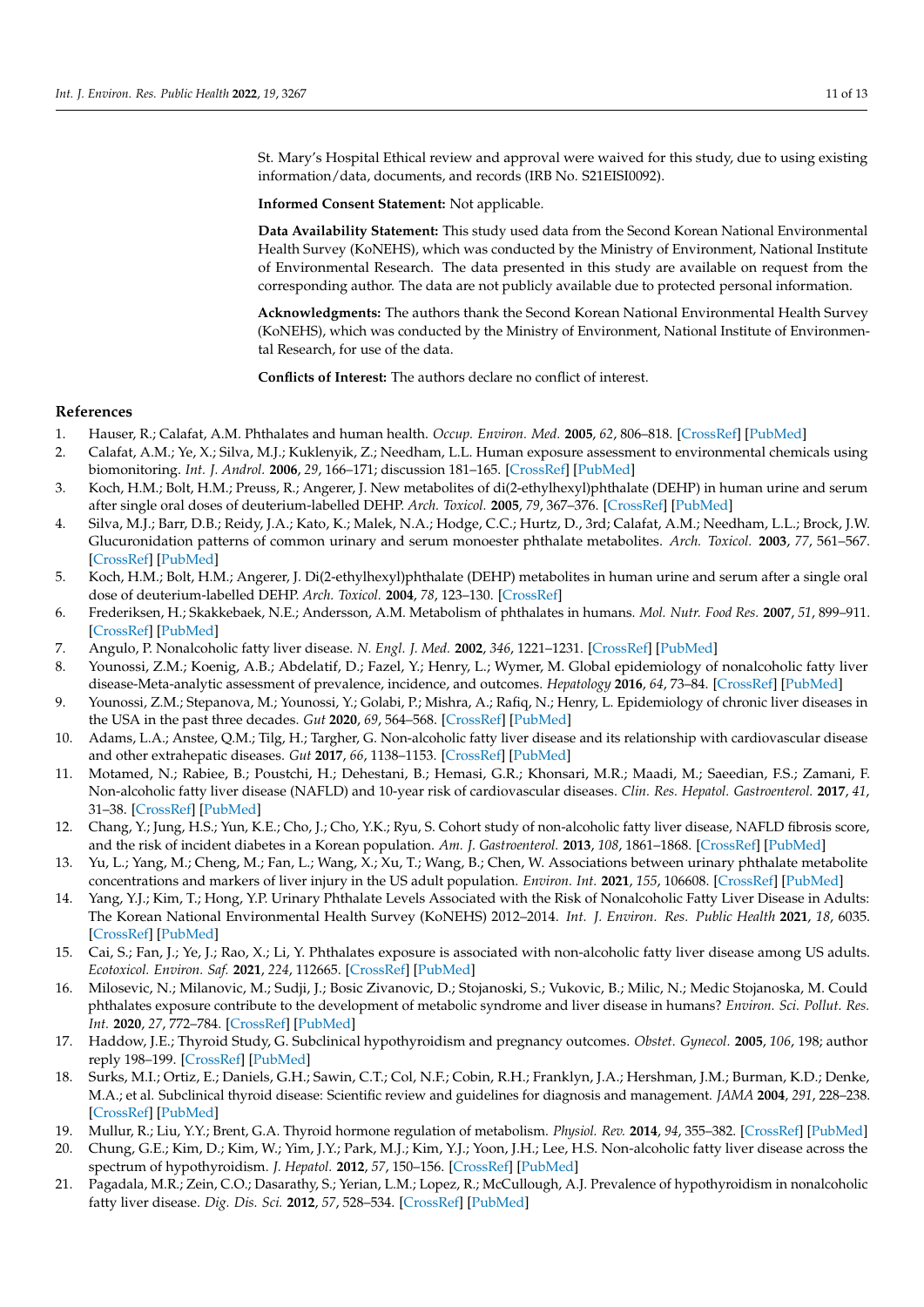- <span id="page-11-0"></span>22. Eshraghian, A.; Dabbaghmanesh, M.H.; Eshraghian, H.; Fattahi, M.R.; Omrani, G.R. Nonalcoholic fatty liver disease in a cluster of Iranian population: Thyroid status and metabolic risk factors. *Arch. Iran. Med.* **2013**, *16*, 584–589. [\[PubMed\]](http://www.ncbi.nlm.nih.gov/pubmed/24093139)
- <span id="page-11-1"></span>23. Mazo, D.F.; Lima, V.M.; Stefano, J.T.; Rabelo, F.; Faintuch, J.; Oliveira, C.P. Gluco-lipidic indices in treated hypothyroidism associated with nonalcoholic fatty liver disease. *Arq. Gastroenterol.* **2011**, *48*, 186–189. [\[CrossRef\]](http://doi.org/10.1590/S0004-28032011000300006) [\[PubMed\]](http://www.ncbi.nlm.nih.gov/pubmed/21952703)
- <span id="page-11-2"></span>24. Chen, H.; Zhang, W.; Rui, B.B.; Yang, S.M.; Xu, W.P.; Wei, W. Di(2-ethylhexyl) phthalate exacerbates non-alcoholic fatty liver in rats and its potential mechanisms. *Environ. Toxicol. Pharmacol.* **2016**, *42*, 38–44. [\[CrossRef\]](http://doi.org/10.1016/j.etap.2015.12.016) [\[PubMed\]](http://www.ncbi.nlm.nih.gov/pubmed/26773359)
- <span id="page-11-14"></span>25. Zhang, W.; Shen, X.Y.; Zhang, W.W.; Chen, H.; Xu, W.P.; Wei, W. The effects of di 2-ethyl hexyl phthalate (DEHP) on cellular lipid accumulation in HepG2 cells and its potential mechanisms in the molecular level. *Toxicol. Mech. Methods* **2017**, *27*, 245–252. [\[CrossRef\]](http://doi.org/10.1080/15376516.2016.1273427) [\[PubMed\]](http://www.ncbi.nlm.nih.gov/pubmed/27996362)
- <span id="page-11-15"></span>26. Huff, M.; da Silveira, W.A.; Carnevali, O.; Renaud, L.; Hardiman, G. Systems Analysis of the Liver Transcriptome in Adult Male Zebrafish Exposed to the Plasticizer (2-Ethylhexyl) Phthalate (DEHP). *Sci. Rep.* **2018**, *8*, 2118. [\[CrossRef\]](http://doi.org/10.1038/s41598-018-20266-8) [\[PubMed\]](http://www.ncbi.nlm.nih.gov/pubmed/29391432)
- 27. Feige, J.N.; Gerber, A.; Casals-Casas, C.; Yang, Q.; Winkler, C.; Bedu, E.; Bueno, M.; Gelman, L.; Auwerx, J.; Gonzalez, F.J.; et al. The pollutant diethylhexyl phthalate regulates hepatic energy metabolism via species-specific PPARalpha-dependent mechanisms. *Environ. Health Perspect.* **2010**, *118*, 234–241. [\[CrossRef\]](http://doi.org/10.1289/ehp.0901217) [\[PubMed\]](http://www.ncbi.nlm.nih.gov/pubmed/20123618)
- <span id="page-11-16"></span>28. Bai, J.; He, Z.; Li, Y.; Jiang, X.; Yu, H.; Tan, Q. Mono-2-ethylhexyl phthalate induces the expression of genes involved in fatty acid synthesis in HepG2 cells. *Environ. Toxicol. Pharmacol.* **2019**, *69*, 104–111. [\[CrossRef\]](http://doi.org/10.1016/j.etap.2019.04.004) [\[PubMed\]](http://www.ncbi.nlm.nih.gov/pubmed/31004931)
- <span id="page-11-13"></span>29. Zhang, Y.; Ge, S.; Yang, Z.; Li, Z.; Gong, X.; Zhang, Q.; Dong, W.; Dong, C. Disturbance of di-(2-ethylhexyl) phthalate in hepatic lipid metabolism in rats fed with high fat diet. *Food Chem. Toxicol.* **2020**, *146*, 111848. [\[CrossRef\]](http://doi.org/10.1016/j.fct.2020.111848) [\[PubMed\]](http://www.ncbi.nlm.nih.gov/pubmed/33166671)
- <span id="page-11-3"></span>30. Ding, S.; Qi, W.; Xu, Q.; Zhao, T.; Li, X.; Yin, J.; Zhang, R.; Huo, C.; Zhou, L.; Ye, L. Relationships between di-(2-ethylhexyl) phthalate exposure and lipid metabolism in adolescents: Human data and experimental rat model analyses. *Environ. Pollut.* **2021**, *286*, 117570. [\[CrossRef\]](http://doi.org/10.1016/j.envpol.2021.117570) [\[PubMed\]](http://www.ncbi.nlm.nih.gov/pubmed/34438493)
- <span id="page-11-4"></span>31. Zoeller, R.T. Environmental chemicals as thyroid hormone analogues: New studies indicate that thyroid hormone receptors are targets of industrial chemicals? *Mol. Cell. Endocrinol.* **2005**, *242*, 10–15. [\[CrossRef\]](http://doi.org/10.1016/j.mce.2005.07.006) [\[PubMed\]](http://www.ncbi.nlm.nih.gov/pubmed/16150534)
- <span id="page-11-5"></span>32. Liu, C.; Zhao, L.; Wei, L.; Li, L. DEHP reduces thyroid hormones via interacting with hormone synthesis-related proteins, deiodinases, transthyretin, receptors, and hepatic enzymes in rats. *Environ. Sci. Pollut. Res. Int.* **2015**, *22*, 12711–12719. [\[CrossRef\]](http://doi.org/10.1007/s11356-015-4567-7) [\[PubMed\]](http://www.ncbi.nlm.nih.gov/pubmed/25913319)
- <span id="page-11-6"></span>33. Korean National Institute of Environmental Research. *Guidelines for Using Raw Materials for Korean National Environmental Health Survey—The Second Stage ('12–'14)*; Korean National Institute of Environmental Research: Incheon, Korean, 2015.
- <span id="page-11-7"></span>34. Kang, Y.; Park, J.; Yoon, K. Association between urinary phthalate metabolites and obesity in adult Korean population: Korean National Environmental Health Survey (KoNEHS), 2012–2014. *Ann. Occup. Environ. Med.* **2019**, *31*, e23. [\[CrossRef\]](http://doi.org/10.35371/aoem.2019.31.e23) [\[PubMed\]](http://www.ncbi.nlm.nih.gov/pubmed/31620300)
- <span id="page-11-8"></span>35. Korean National Institute of Environmental Research. Analysis manual of environmental hazardous substances in biological samples (organic compounds). In *Guidelines for Using Raw Materials for Korean National Environmental Health Survey—the Second Stage ('12–'14)*; Korean National Institute of Environmental Research: Incheon, Korean, 2015.
- <span id="page-11-9"></span>36. Lee, J.H.; Kim, D.; Kim, H.J.; Lee, C.H.; Yang, J.I.; Kim, W.; Kim, Y.J.; Yoon, J.H.; Cho, S.H.; Sung, M.W.; et al. Hepatic steatosis index: A simple screening tool reflecting nonalcoholic fatty liver disease. *Dig. Liver Dis.* **2010**, *42*, 503–508. [\[CrossRef\]](http://doi.org/10.1016/j.dld.2009.08.002) [\[PubMed\]](http://www.ncbi.nlm.nih.gov/pubmed/19766548)
- <span id="page-11-10"></span>37. Wormuth, M.; Scheringer, M.; Vollenweider, M.; Hungerbuhler, K. What are the sources of exposure to eight frequently used phthalic acid esters in Europeans? *Risk Anal.* **2006**, *26*, 803–824. [\[CrossRef\]](http://doi.org/10.1111/j.1539-6924.2006.00770.x) [\[PubMed\]](http://www.ncbi.nlm.nih.gov/pubmed/16834635)
- <span id="page-11-11"></span>38. Loomba, R.; Sanyal, A.J. The global NAFLD epidemic. *Nat. Rev. Gastroenterol. Hepatol.* **2013**, *10*, 686–690. [\[CrossRef\]](http://doi.org/10.1038/nrgastro.2013.171) [\[PubMed\]](http://www.ncbi.nlm.nih.gov/pubmed/24042449)
- <span id="page-11-12"></span>39. Thayer, K.A.; Heindel, J.J.; Bucher, J.R.; Gallo, M.A. Role of environmental chemicals in diabetes and obesity: A National Toxicology Program workshop review. *Environ. Health Perspect.* **2012**, *120*, 779–789. [\[CrossRef\]](http://doi.org/10.1289/ehp.1104597) [\[PubMed\]](http://www.ncbi.nlm.nih.gov/pubmed/22296744)
- <span id="page-11-17"></span>40. An, S.J.; Lee, E.J.; Jeong, S.H.; Hong, Y.P.; Ahn, S.; Yang, Y.J. Perinatal exposure to di-(2-ethylhexyl) phthalate induces hepatic lipid accumulation mediated by diacylglycerol acyltransferase 1. *Hum. Exp. Toxicol.* **2021**, 9603271211003314. [\[CrossRef\]](http://doi.org/10.1177/09603271211003314) [\[PubMed\]](http://www.ncbi.nlm.nih.gov/pubmed/33832334)
- <span id="page-11-18"></span>41. Ye, H.; Ha, M.; Yang, M.; Yue, P.; Xie, Z.; Liu, C. Di2-ethylhexyl phthalate disrupts thyroid hormone homeostasis through activating the Ras/Akt/TRHr pathway and inducing hepatic enzymes. *Sci. Rep.* **2017**, *7*, 40153. [\[CrossRef\]](http://doi.org/10.1038/srep40153) [\[PubMed\]](http://www.ncbi.nlm.nih.gov/pubmed/28065941)
- <span id="page-11-19"></span>42. Howarth, J.A.; Price, S.C.; Dobrota, M.; Kentish, P.A.; Hinton, R.H. Effects on male rats of di-(2-ethylhexyl) phthalate and di-n-hexylphthalate administered alone or in combination. *Toxicol. Lett.* **2001**, *121*, 35–43. [\[CrossRef\]](http://doi.org/10.1016/S0378-4274(01)00313-7)
- <span id="page-11-20"></span>43. Huang, P.C.; Kuo, P.L.; Guo, Y.L.; Liao, P.C.; Lee, C.C. Associations between urinary phthalate monoesters and thyroid hormones in pregnant women. *Hum. Reprod.* **2007**, *22*, 2715–2722. [\[CrossRef\]](http://doi.org/10.1093/humrep/dem205) [\[PubMed\]](http://www.ncbi.nlm.nih.gov/pubmed/17704099)
- <span id="page-11-21"></span>44. Meeker, J.D.; Calafat, A.M.; Hauser, R. Di(2-ethylhexyl) phthalate metabolites may alter thyroid hormone levels in men. *Environ. Health Perspect.* **2007**, *115*, 1029–1034. [\[CrossRef\]](http://doi.org/10.1289/ehp.9852) [\[PubMed\]](http://www.ncbi.nlm.nih.gov/pubmed/17637918)
- <span id="page-11-22"></span>45. Park, C.; Choi, W.; Hwang, M.; Lee, Y.; Kim, S.; Yu, S.; Lee, I.; Paek, D.; Choi, K. Associations between urinary phthalate metabolites and bisphenol A levels, and serum thyroid hormones among the Korean adult population—Korean National Environmental Health Survey (KoNEHS) 2012–2014. *Sci. Total Environ.* **2017**, *584–585*, 950–957. [\[CrossRef\]](http://doi.org/10.1016/j.scitotenv.2017.01.144) [\[PubMed\]](http://www.ncbi.nlm.nih.gov/pubmed/28153396)
- <span id="page-11-23"></span>46. Wenzel, A.; Franz, C.; Breous, E.; Loos, U. Modulation of iodide uptake by dialkyl phthalate plasticisers in FRTL-5 rat thyroid follicular cells. *Mol. Cell. Endocrinol.* **2005**, *244*, 63–71. [\[CrossRef\]](http://doi.org/10.1016/j.mce.2005.02.008) [\[PubMed\]](http://www.ncbi.nlm.nih.gov/pubmed/16289305)
- <span id="page-11-24"></span>47. Lee, E.; Ahn, M.Y.; Kim, H.J.; Kim, I.Y.; Han, S.Y.; Kang, T.S.; Hong, J.H.; Park, K.L.; Lee, B.M.; Kim, H.S. Effect of di(n-butyl) phthalate on testicular oxidative damage and antioxidant enzymes in hyperthyroid rats. *Environ. Toxicol.* **2007**, *22*, 245–255. [\[CrossRef\]](http://doi.org/10.1002/tox.20259) [\[PubMed\]](http://www.ncbi.nlm.nih.gov/pubmed/17497641)
- <span id="page-11-25"></span>48. Larsen, R.P. Hypothyroidism and thyroiditis. *Williams Textb. Endocrinol.* **2003**, *12*, 423–455.